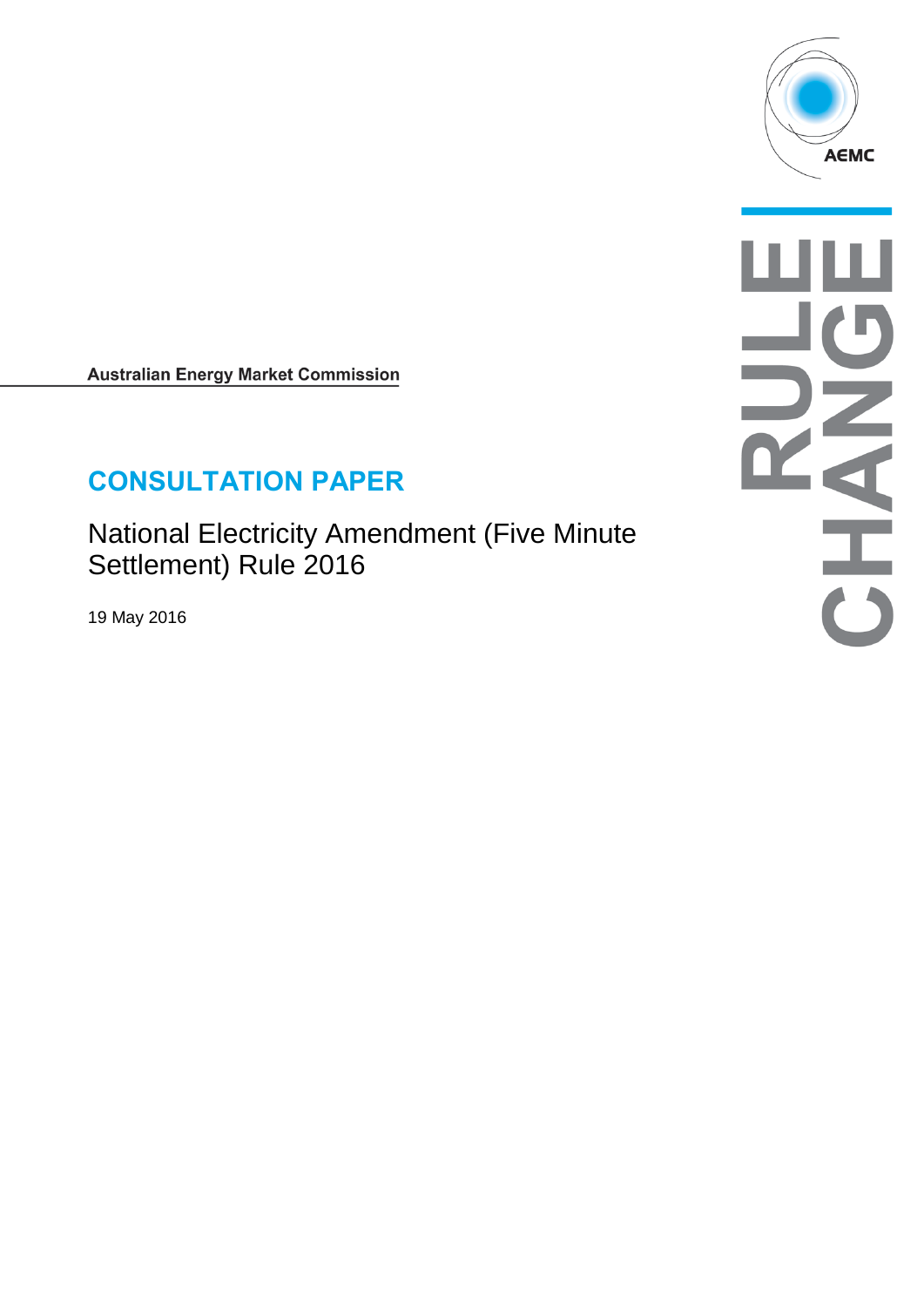#### **Inquiries**

Australian Energy Market Commission PO Box A2449 Sydney South NSW 1235

**E**: aemc@aemc.gov.au **T**: (02) 8296 7800 **F**: (02) 8296 7899

Reference: ERC0201

#### **Citation**

AEMC, *Five Minute Settlement*, consultation paper, 19 May 2016, Sydney.

#### **About the AEMC**

The AEMC reports to the Council of Australian Governments (COAG) through the COAG Energy Council. We have two functions. We make and amend the national electricity, gas and energy retail rules and conduct independent reviews for the COAG Energy Council.

This work is copyright. The Copyright Act 1968 permits fair dealing for study, research, news reporting, criticism and review. Selected passages, tables or diagrams may be reproduced for such purposes provided acknowledgement of the source is included.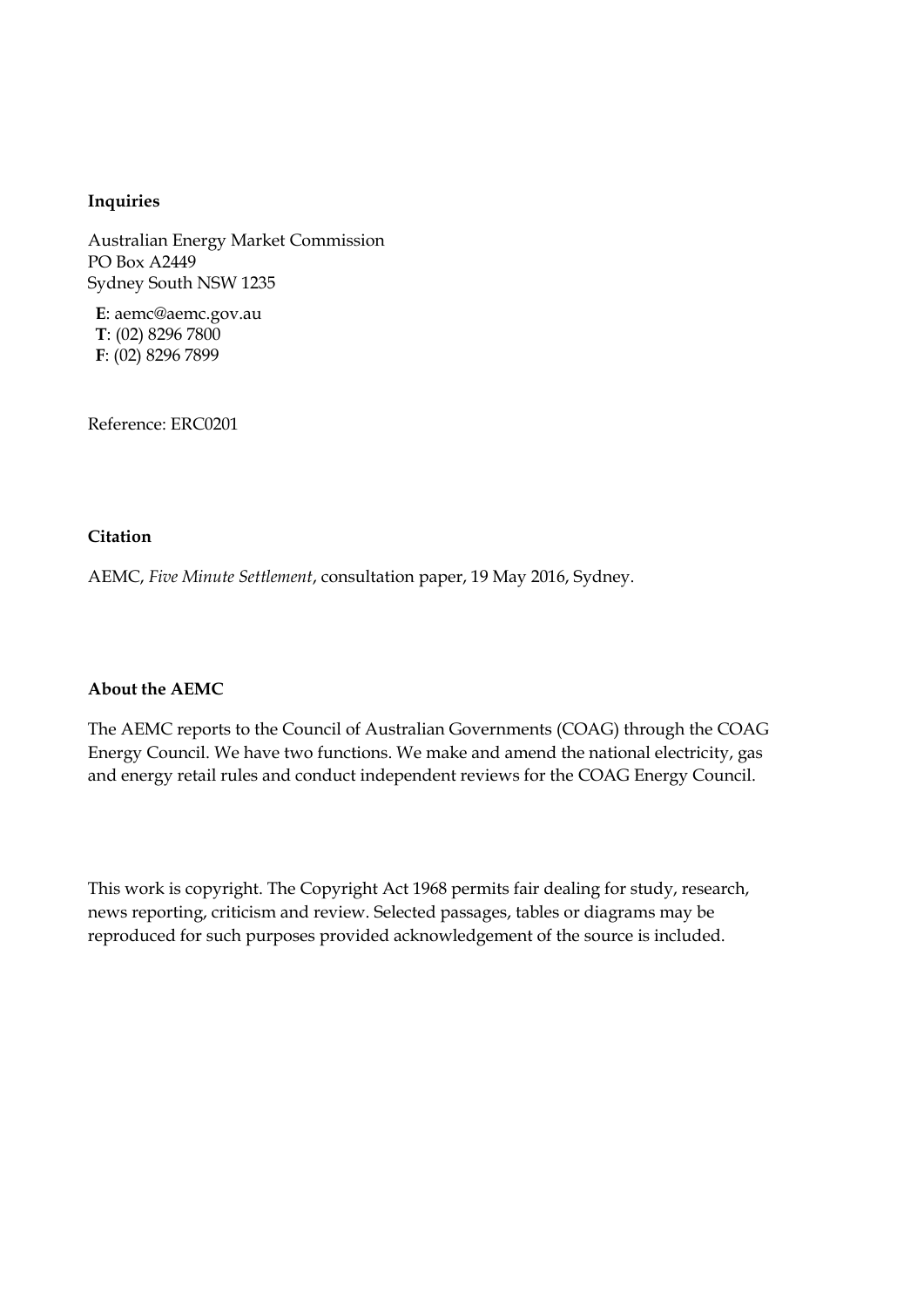## **Summary**

Sun Metals Pty Ltd proposes changes to the National Electricity Rules (NER) to address the mismatch between the time intervals for operational dispatch and financial settlement in the National Electricity Market (NEM). This consultation paper has been prepared to facilitate public consultation on the proposal.

Under the current arrangements, some generators and other wholesale market participants submit bids or offers to the market operator, signalling their willingness to generate, consume or transport electricity. The dispatch price is the bid of the most expensive generator that needs to be dispatched in order to balance demand and supply in each five minute period.

While a dispatch price is determined for each five minute dispatch interval, settlement - the transfer of money for electricity supplied to the market and consumed by end users - is calculated on a 30 minute basis. The settlement price is the time-weighted average of the six dispatch prices that occurred during any given 30 minute trading interval.

Sun Metals is of the view that the mismatch between the dispatch and settlement intervals leads to inefficiencies in the operation and generation mix of the market. It submits that this aspect of the market design provides incentives for generators to withdraw capacity to influence price outcomes and impedes some categories of participants from entering the market.

Sun Metals proposes a possible solution that involves compulsory five minute settlement for generators. Demand side participants in the wholesale market, including retailers and large consumers, could choose to be settled on either a five or 30 minute basis. The Commission is consulting on the components of the proposed solution, which are likely to form part of any possible solution.

In response to this rule change request, the Commission can make the proposed rule, make a rule that is different to the proposed rule, or not make a rule. The Commission will consider Sun Metals' proposal to assess whether the mismatch between the dispatch and settlement intervals creates a material problem that needs to be addressed. If the Commission establishes that there is a material problem, it will consider whether the possible solutions are likely to contribute to the achievement of the national electricity objective (NEO). This will include an analysis of the likely costs and benefits of making a change, and the likely transition to new arrangements.

Submissions on this consultation paper are due by no later than **16 June 2016**.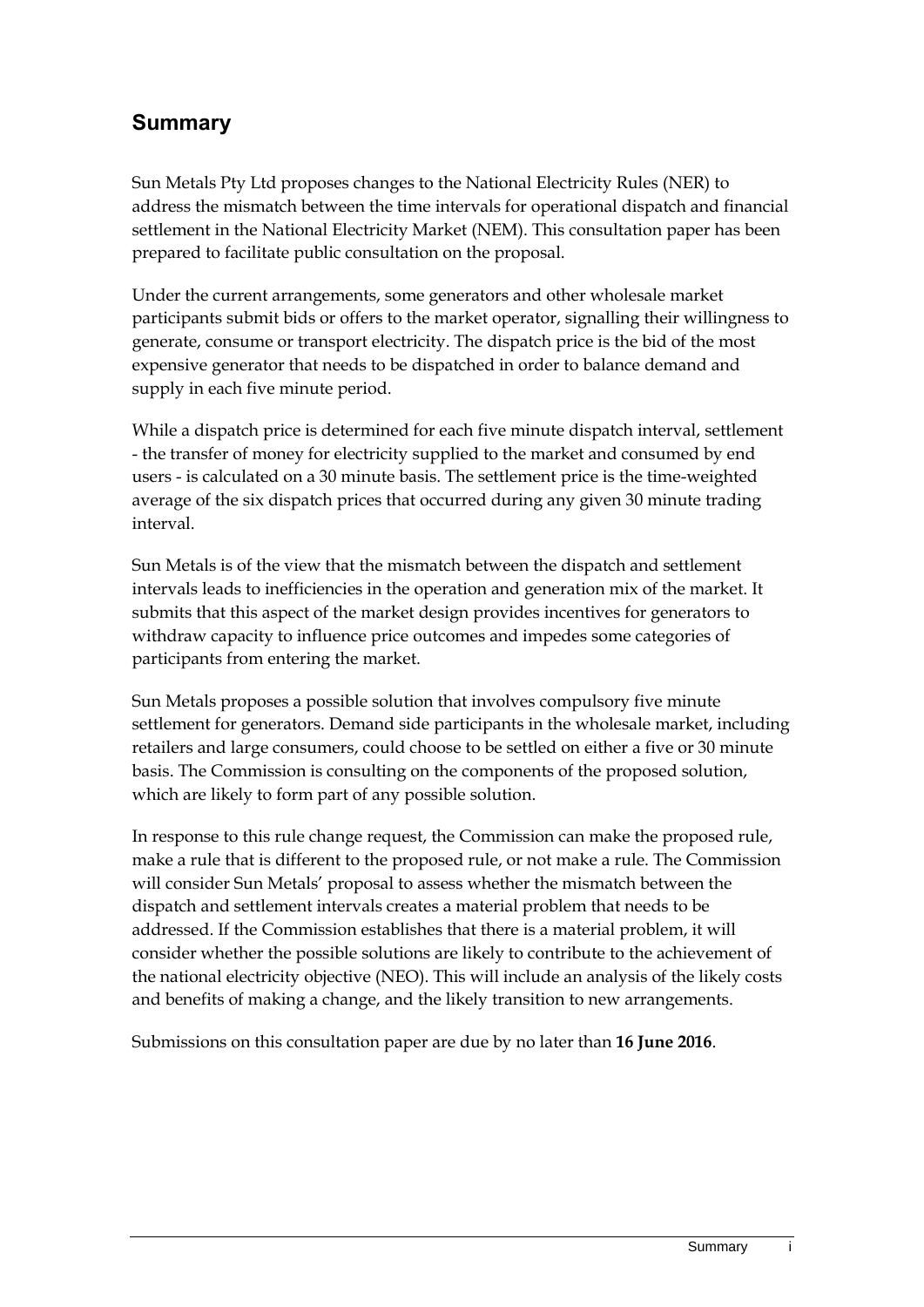# **Contents**

| $\mathbf{1}$            |     |  |  |  |
|-------------------------|-----|--|--|--|
| $\overline{2}$          |     |  |  |  |
|                         | 2.1 |  |  |  |
|                         | 2.2 |  |  |  |
|                         | 2.3 |  |  |  |
| 3                       |     |  |  |  |
|                         | 3.1 |  |  |  |
|                         | 3.2 |  |  |  |
| $\overline{\mathbf{4}}$ |     |  |  |  |
| 5                       |     |  |  |  |
|                         | 5.1 |  |  |  |
|                         | 5.2 |  |  |  |
| 6                       |     |  |  |  |
|                         |     |  |  |  |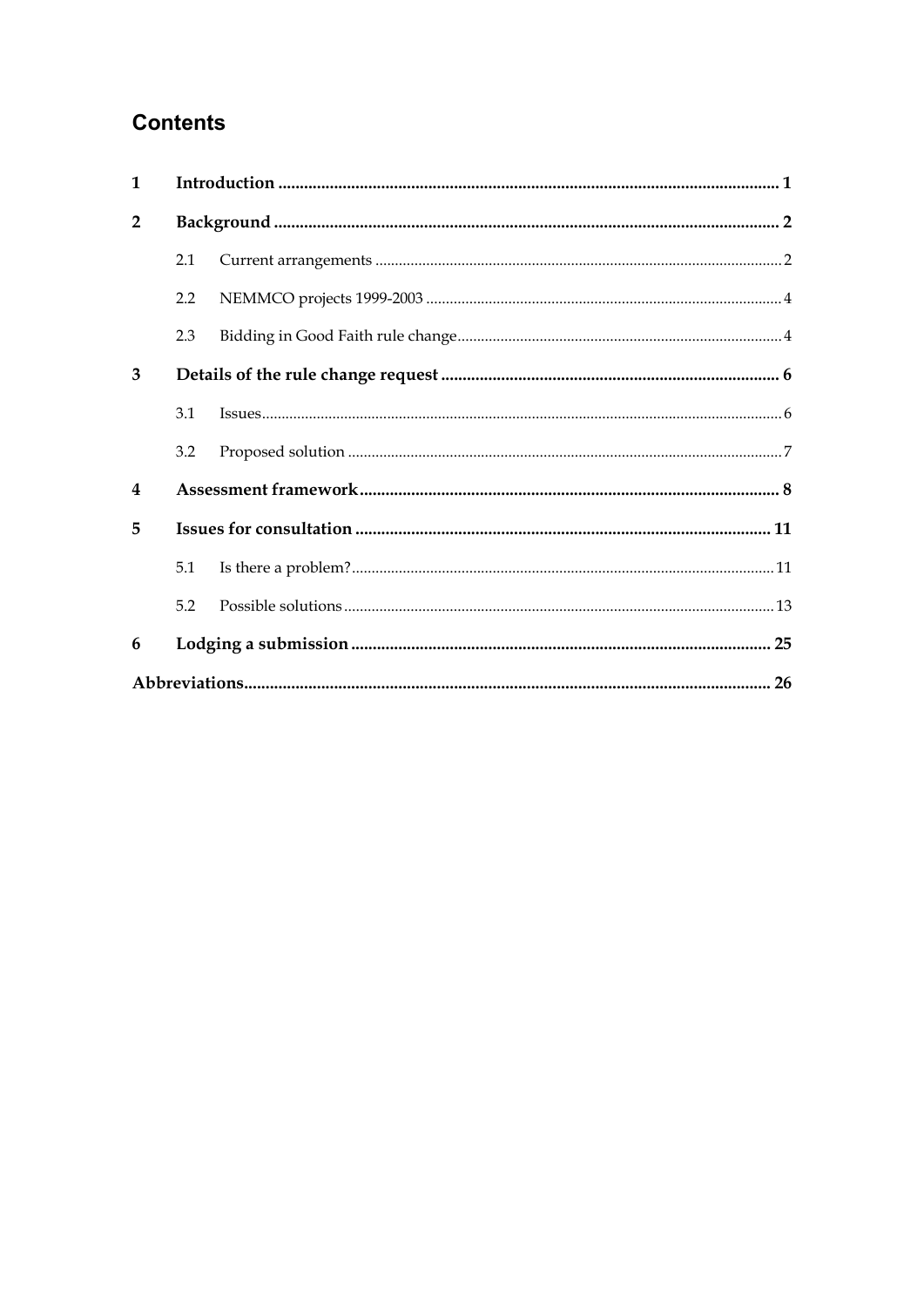### <span id="page-4-0"></span>**1 Introduction**

Sun Metals Pty Ltd proposes changes to the National Electricity Rules (NER) to address the mismatch between the time intervals for operational dispatch and financial settlement in the National Electricity Market (NEM). The proposal involves a five minute settlement regime which is compulsory for generators, scheduled loads and market network services providers (MNSPs), and optional for other wholesale market participants.

This consultation paper has been prepared to facilitate public consultation on the rule change proposal.

This paper sets out:

- a background to, and a summary of, the rule change request;
- an overview of the Commission's proposed assessment framework, and approach to assessing the rule change request;
- a number of issues and questions to facilitate the consultation on this rule change request; and
- the process for making submissions.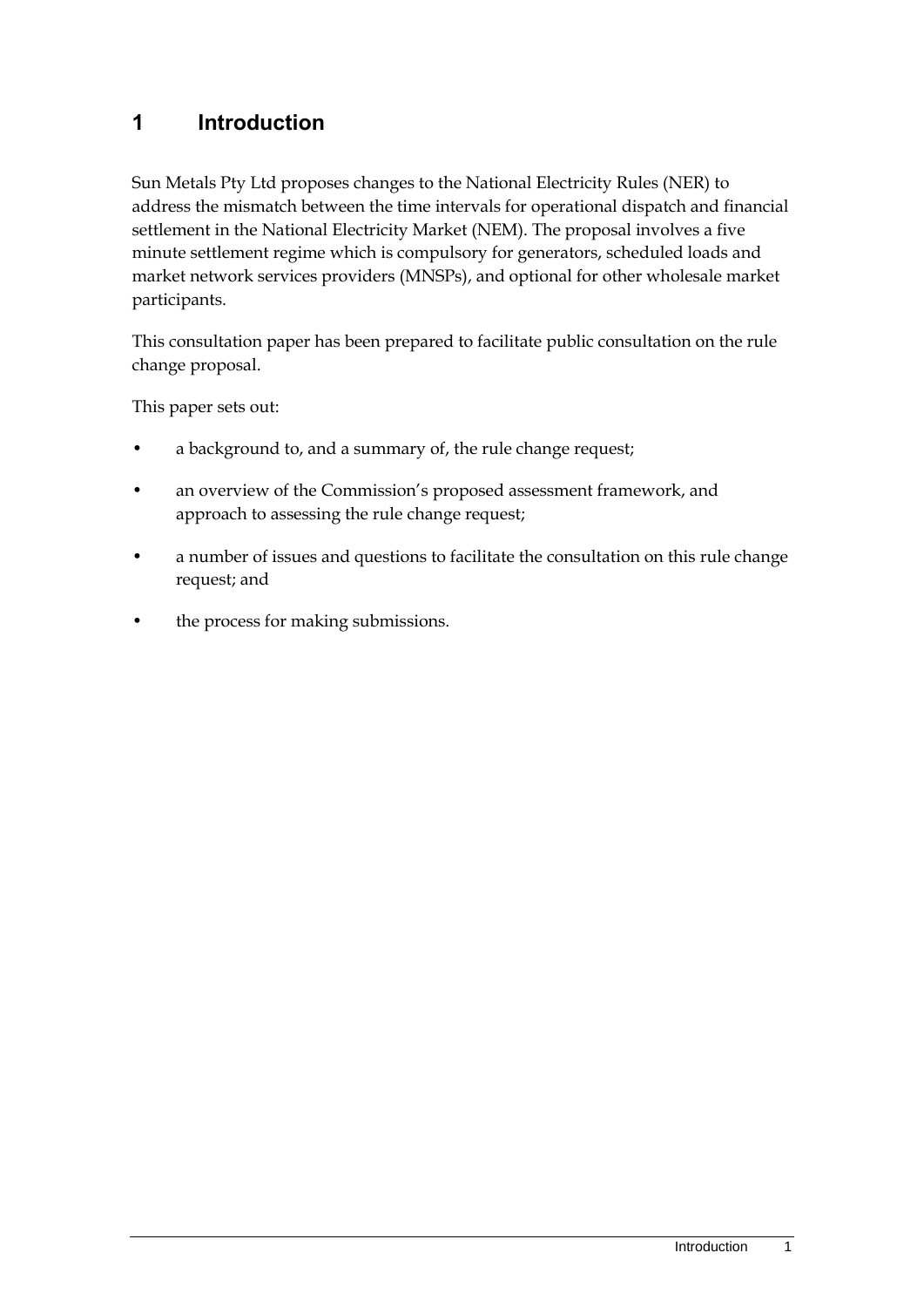### <span id="page-5-0"></span>**2 Background**

This chapter provides:

- an explanation of the existing arrangements for dispatch and settlement;
- a brief overview of relevant work undertaken by the National Electricity Market Management Company (NEMMCO) between 1999 and 2003; and
- a summary of the Bidding in Good Faith rule change.

### <span id="page-5-1"></span>**2.1 Current arrangements**

The NEM is a gross pool market where all electricity supplied to the market and consumed by end users is transacted at the spot price. It is also an energy only market, meaning suppliers of electricity are only compensated for energy supplied to the central pool.1 These features mean that spot prices must provide incentives for both operational and investment decisions, making the way in which prices are determined a critical element of the market design.

The Australian Energy Market Operator (AEMO) operates the market by balancing instantaneous supply and demand. Scheduled and semi-scheduled generators, scheduled loads and MNSPs<sup>2</sup> submit bids or offers to AEMO, signalling their willingness to generate, consume or transport electricity. For each trading day commencing 4:30am, these offers are due before 12:30pm on the day prior.

A generator may revise its offer up until the start of processing for the relevant dispatch interval through rebids that shift the quantities of electricity offered between the different price bands, while keeping the prices the same. Rebidding provides generators with the flexibility to adjust their position in response to changes in the market, including the actions of other generators.

The central dispatch engine orders generators' offers from least to most expensive and determines which participants should be dispatched. In this way, the expected demand for electricity is supplied by the least-cost mix of generators, subject to network and other constraints. Generators that have their bid accepted are paid the price of the highest bidder that was dispatched for the interval. This process is depicted in Figure 2.1 below. The stepped supply curve represents the quantity of capacity that generators are willing to provide to the market at nominated prices.

 $1$  This is in contrast to an energy and capacity market where suppliers may also receive payments for being available.

<sup>2</sup> MNSPs are interconnectors that earn revenue based on the difference between the spot prices of the two regions which they connect.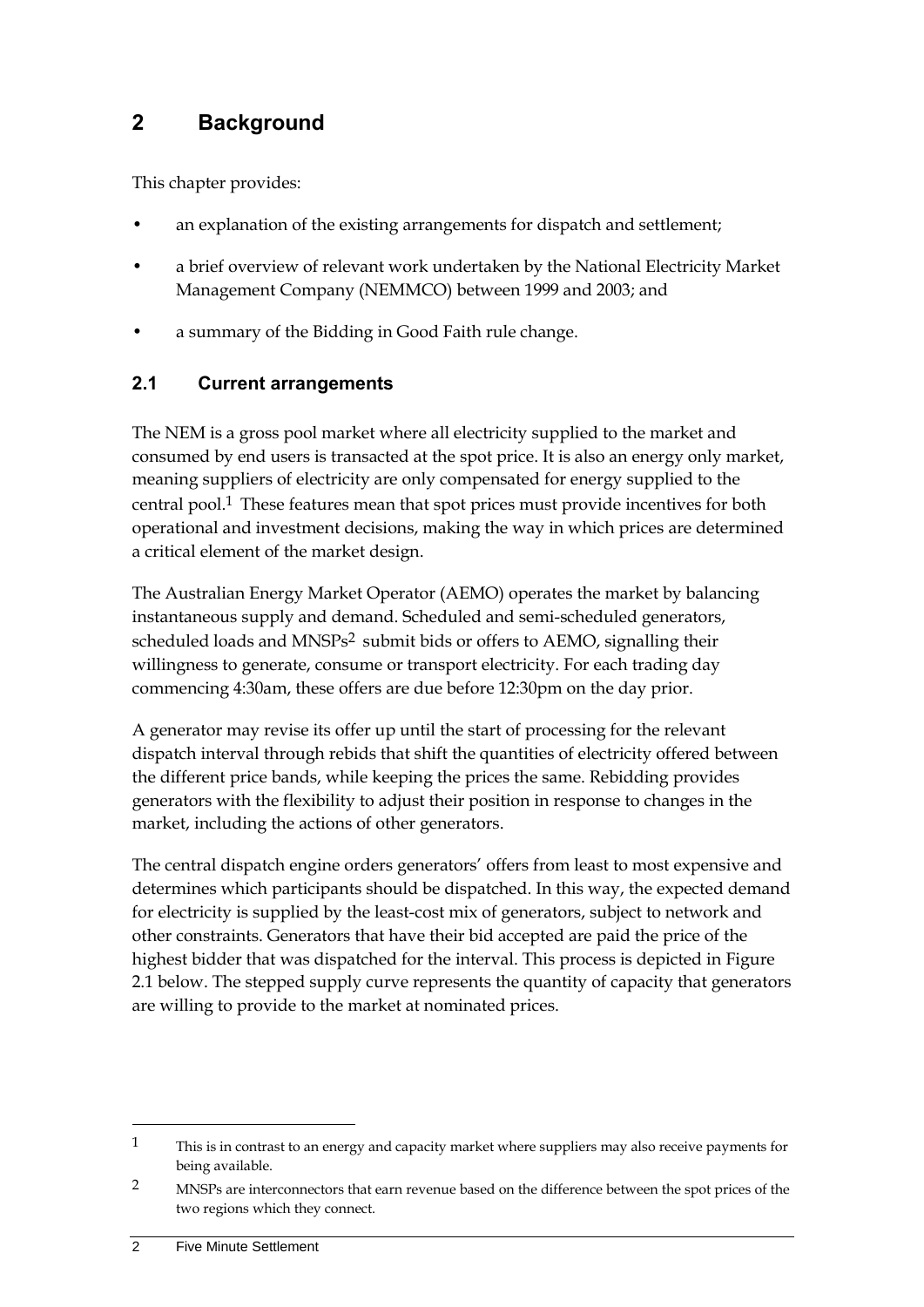



While a dispatch price is determined for each five minute dispatch interval, settlement - the transfer of money for electricity supplied to the market and consumed by end users - is calculated on a 30 minute basis (i.e. for each trading interval). The settlement price is the time-weighted average of the six dispatch prices that occurred during any given trading interval.3 Participants are settled on the basis of the half hourly settlement price and their aggregate production or consumption during the respective half hour.

These arrangements have been in place since the start of the NEM in December 1998.4 A five minute dispatch interval was chosen since, relative to a longer interval, it more closely matches the dynamic nature of the power system. A shorter interval reduces the potential for supply and demand to deviate from their expected levels within the dispatch interval, resulting in lower costs to keep the system in balance.

The 30 minute settlement interval reflects limitations in the technology available at the time. It was thought that a five minute settlement interval would require significant additional computational resources, and that metering equipment was not sophisticated enough to handle any finer detail than half hourly pricing.<sup>5</sup>

<sup>3</sup> Where the dispatch price is represented by D1 for 12:05pm, D2 for 12:10pm, et cetera, and the settlement price for 12:30pm by S, S = (D1+D2+D3+D4+D5+D6) / 6.

<sup>4</sup> NECA, *National Electricity Code*, version 1, 19 November 1998.

<sup>5</sup> ACCC, *Applications for authorisation - National Electricity Code*, 10 December 1997, p60.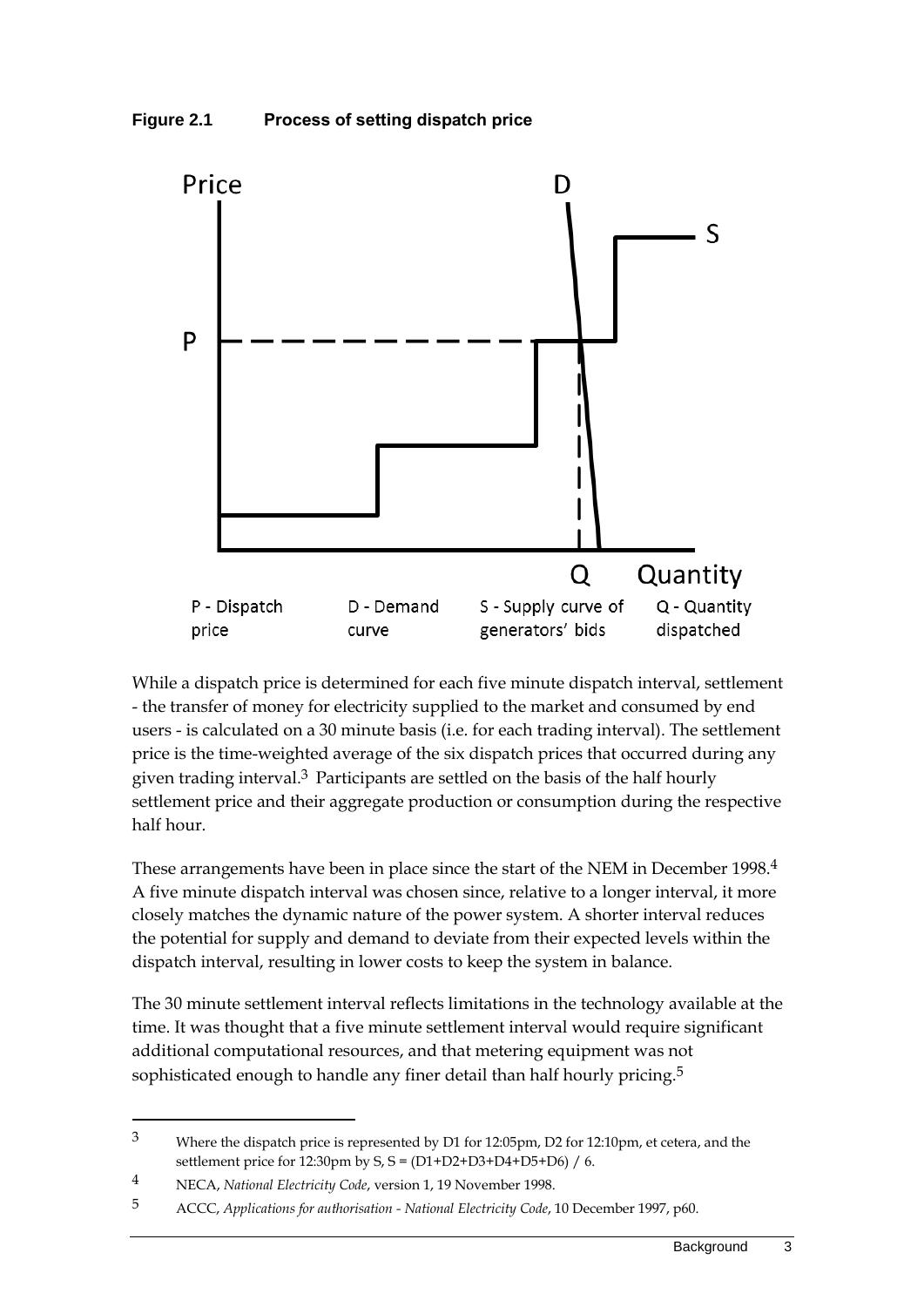### <span id="page-7-0"></span>**2.2 NEMMCO projects 1999-2003**

Between 1999 and 2003, NEMMCO, now AEMO, undertook two investigations into the mismatch between dispatch and settlement. In September 1999, NEMMCO published a paper prepared by the NEMMCO-sponsored Dispatch and Pricing Reference Group.6 The paper identified issues arising from five minute dispatch and 30 minute settlement, and sought stakeholder views on alternative approaches. In response to stakeholder feedback, NEMMCO recommended that further work be undertaken.7

NEMMCO then formed a working group including representatives from the different sectors of the industry.<sup>8</sup> The working group developed an issue definition and an options paper, which were both published in September 2001.9 It evaluated eight options, deciding upon two options which were then the subject of a cost benefit analysis. The two options were:

- 1. Five minute settlement that is compulsory for supply side participants and optional for others. This would be achieved by profiling existing 30 minute data into five minute intervals. This option forms the basis of Sun Metals' proposal.
- 2. Demand-weighted pricing. Supply side participants would install five minute metering and be paid a 30 minute volume-weighted price (i.e. dispatch prices weighted against their own five minute metered electricity). Demand side participants would also pay a volume-weighted price, but the volume would be the total system demand rather than their own.

The cost benefit analysis was undertaken by a consultant, using costs that were provided by members of the working group, and the consultant's modelling of the potential benefits.10 In the circumstances at the time, the consultant found that the costs of implementing either of the modelled options would exceed the efficiency benefits. NEMMCO therefore recommended that no changes be made to the dispatch and settlement arrangements.

### <span id="page-7-1"></span>**2.3 Bidding in Good Faith rule change**

In December 2013, the AEMC received a rule change request from the South Australian Minister for Mineral Resources and Energy proposing changes to the NER provisions that govern the manner in which generators offer electricity to the wholesale market.

<sup>6</sup> NEMMCO, *Anomalies in the NEM Due to Five-Minute Dispatch and Thirty-Minute Settlement*, Issues and Options paper, 3 September 1999.

<sup>7</sup> NEMMCO, *Anomalies in the NEM Due to Five-Minute Dispatch and Thirty-Minute Settlement*, Draft Final Report, 29 August 2000.

<sup>8</sup> The working group included representatives from NEMMCO, generators, retailers, MNSPs, transmission network service providers (TNSPs) and end user groups.

<sup>9</sup> NEMMCO, *Options for resolving the 5 minute dispatch and 30 minute settlement anomaly in the NEM*, September 2001.

<sup>10</sup> MMA, *Benefits and Costs of Alternative Arrangements for Aligning Dispatch Prices and Settlement Payments*, final report, 22 May 2002.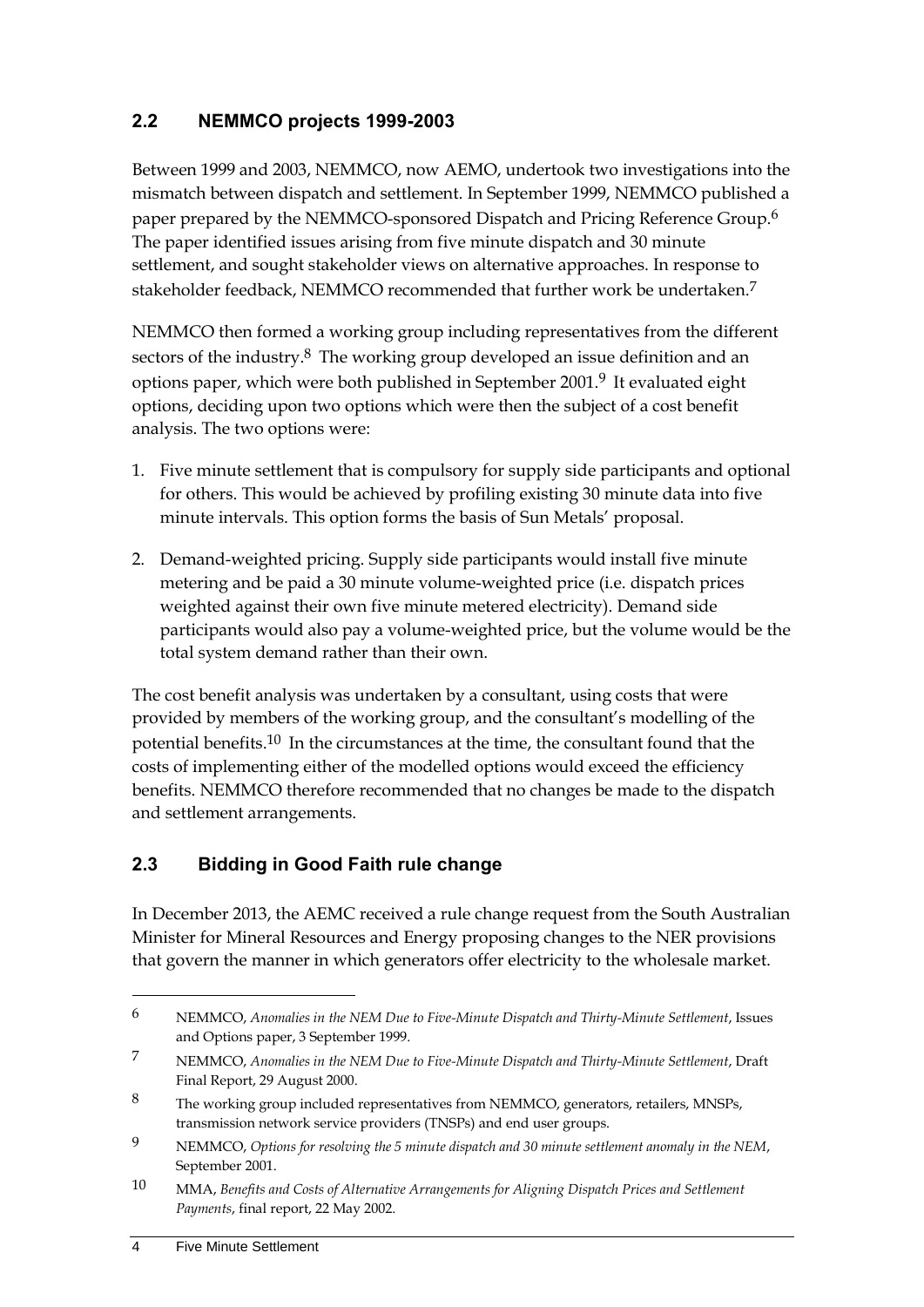The problem identified by the rule change request was the potential for participants to deliberately delay their rebids to withhold information from the market. The Commission took the view that delaying rebids to withhold information distorts wholesale price outcomes, decreasing confidence in the information provided to the market via contract prices and AEMO's pre-dispatch forecast.

The Commission made a rule in December 2015 to create a prohibition on false or misleading offers, and introduce a requirement that rebids be made as soon as practicable after a change in the material conditions and circumstances upon which the initial offer was based.11 The rule also introduced new information recording requirements for rebids made close to dispatch. The Commission considers that this rule is likely to lead to more efficient wholesale price outcomes in the short term and create improved signals for investment that better reflect underlying supply and demand conditions. The rule will commence on 1 July 2016.

While there was some discussion about the mismatch between the dispatch and settlement intervals during the Bidding in Good Faith rule change process, this issue was outside of the scope of that process. However, the Commission did acknowledge in its final determination that the incentives on some generators to engage in strategic late rebidding were exacerbated by the mismatch between dispatch and settlement.

1

<sup>11</sup> AEMC, *Bidding in Good Faith*, final determination, 10 December 2015.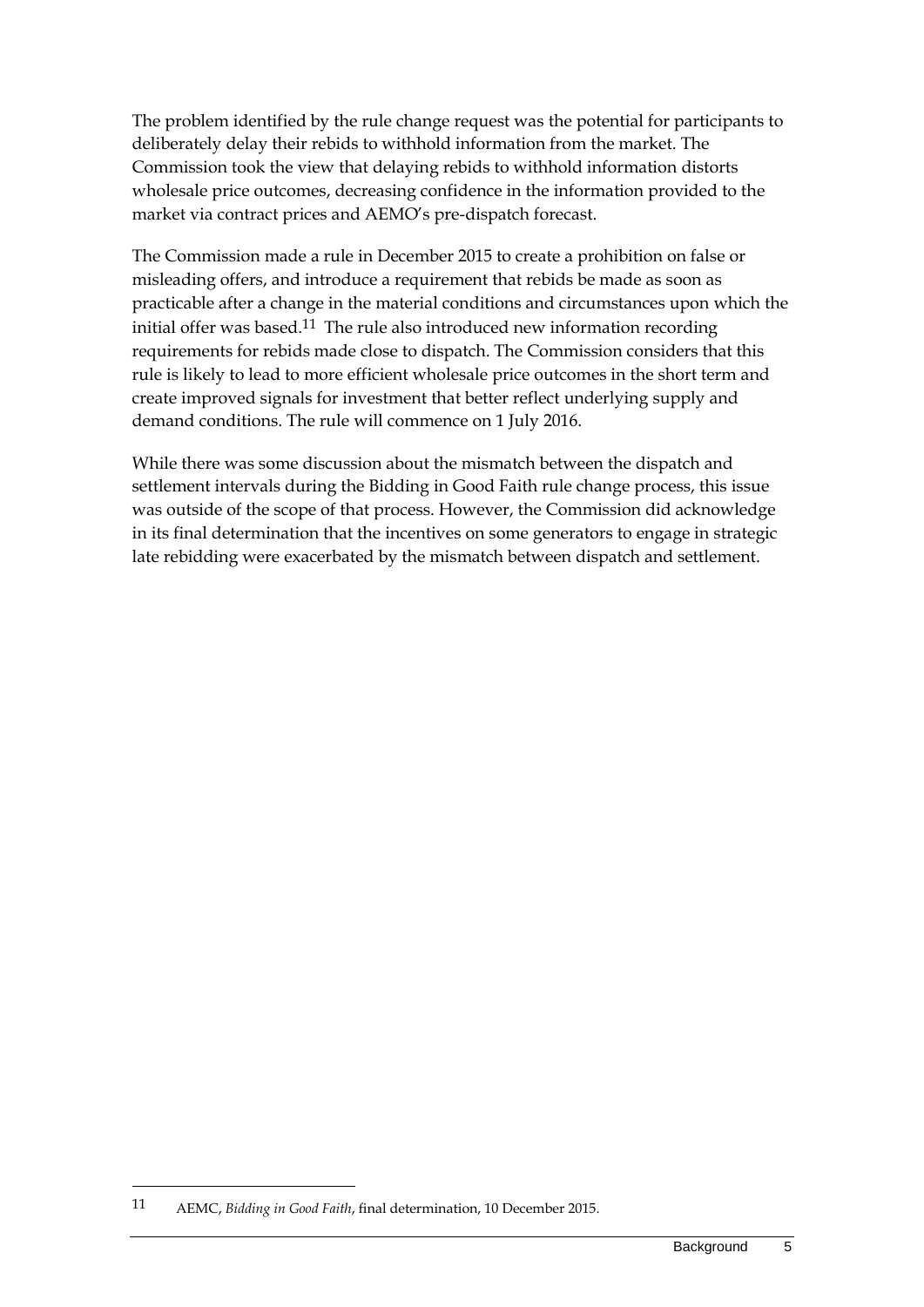# <span id="page-9-0"></span>**3 Details of the rule change request**

This chapter summarises the issues identified and solution proposed in the rule change request.

#### <span id="page-9-1"></span>**3.1 Issues**

Sun Metals submits that the mismatch between the dispatch and settlement intervals leads to inefficiencies in the operation and generation mix of the market. Specifically, this aspect of the market design:

- accentuates strategic late rebidding, where generators have been observed to withdraw generation capacity in order to influence price outcomes; and
- impedes market entry for fast response generation and demand side response.

Sun Metals notes that batteries, some loads and some transmission systems are capable of responding in a single five minute dispatch interval. It submits that the capability of these technologies is not appropriately recompensed under the current arrangements and will therefore not be properly utilised.

Sun Metals provides two examples in support of its view that there is little incentive for fast response technologies to enter the market. These are summarised as follows:

- 1. A fast start generator being dispatched for one dispatch interval in response to a high five minute price. Through averaging, the 30 minute average price received by the generator would be less than the five minute price at the time that the generator was producing.
- 2. Loads, such as Sun Metals, having to restrict consumption over the whole 30 minute trading interval, to avoid high price events that may only last for a single five minute dispatch interval. This may be more disruptive for a load than a five minute response.

Sun Metals submits that the average price may not be sufficient for investment in fast start generation, or for the operation of existing generation capacity. It also considers that the requirement for it to reduce consumption for a full half hour is disproportionately disruptive to the production of zinc and its associated economic benefit.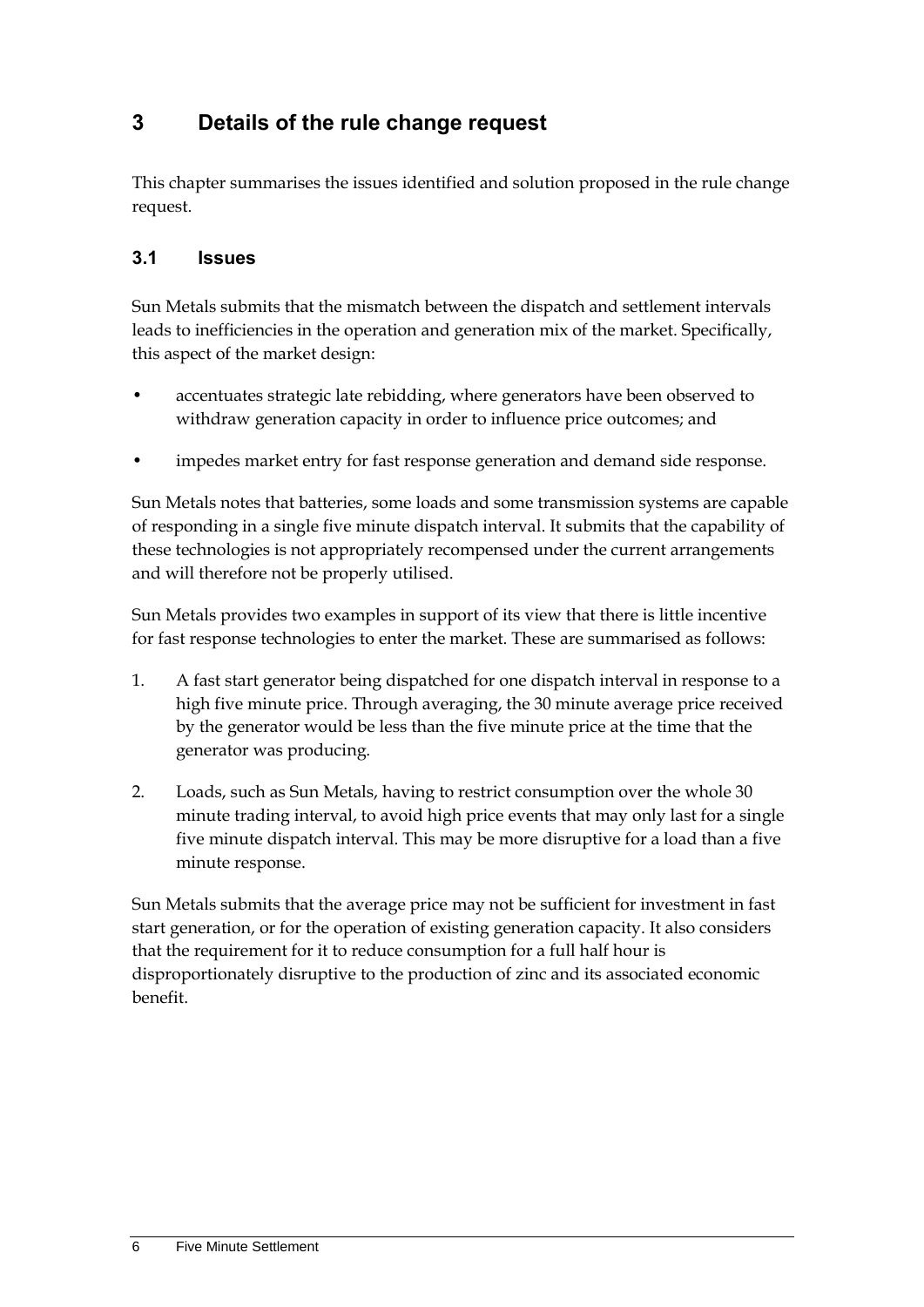### <span id="page-10-0"></span>**3.2 Proposed solution**

To address the issues identified, Sun Metals proposes a five minute settlement regime which is compulsory for generators, $12$  scheduled loads and MNSPs, and optional for other wholesale market participants.

Generators, scheduled loads and MNSPs would be settled on a five minute basis using:

- existing five minute prices calculated by AEMO; and
- energy from existing revenue meters, allocated to the five minute periods within a half hour using operational data from supervisory control and data acquisition (SCADA) systems.

SCADA systems are used to monitor and control industrial process, such as power station generating units. The proposed use of SCADA data and the differences between SCADA and existing metering for revenue purposes are discussed in section 5.2.1.

Other wholesale market participants, including retailers and large consumers, could choose to be settled on either a five or 30 minute basis. All participants may choose, at their own cost, to install metering equipment capable of accurately measuring energy on a five minute basis.

As five minute settlement would be optional for the demand side of the market, AEMO would need to operate concurrent five and 30 minute settlement for different participants. This arrangement would create an imbalance between the money earned by supply side participants settled on a five minute basis and the money paid by demand side participants, who could be settled on either a five or 30 minute basis.

Sun Metals proposes a new mechanism to correct the imbalance. The imbalance amount, which could be positive or negative, would be recovered entirely from those demand side participants who continue to be settled on a 30 minute basis.

The rule change request does not include a proposed rule, but notes that changes to Chapter 3 of the NER would be necessary to implement the proposed solution.

1

<sup>12</sup> The five minute settlement regime would be compulsory for scheduled, semi-scheduled and non-scheduled market generators that sell electricity into the spot market at the spot price.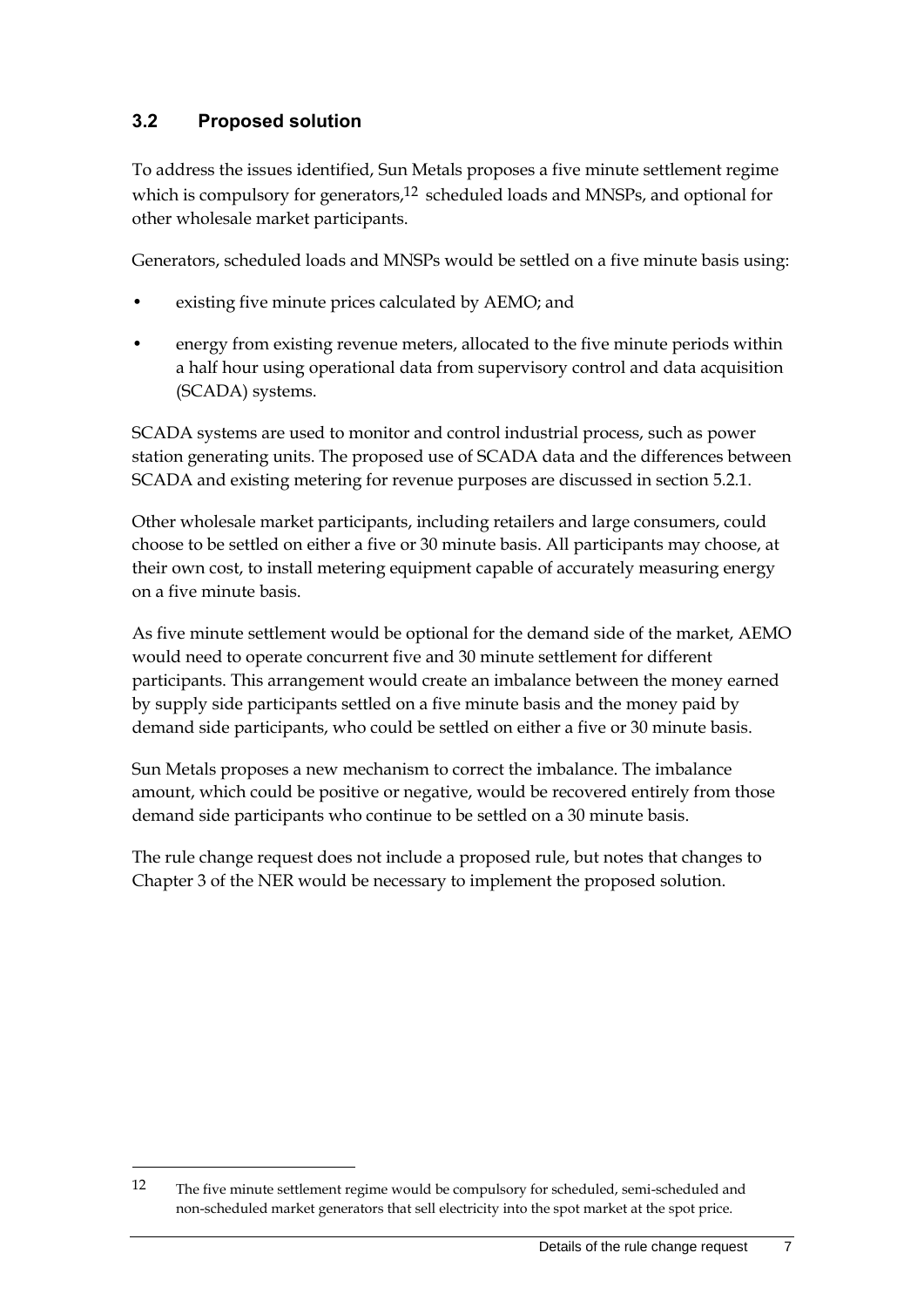### <span id="page-11-0"></span>**4 Assessment framework**

The National Electricity Law (NEL) confers on the Commission the ability to take one of three potential actions in response to receiving a valid rule change request.<sup>13</sup> It can make the proposed rule if it is satisfied that the rule is likely to contribute to the achievement of the national electricity objective (NEO). Alternatively, it can make a more preferable rule which is different to the proposed rule if it is satisfied that, having regard to the issues raised by the rule change request, the more preferable rule is likely to better contribute to the achievement of the NEO than the proposed rule. The third option is for the Commission to not make a rule.

Accordingly, the Commission's assessment of this rule change request will consider whether the proposed rule promotes the NEO, which is:

"to promote efficient investment in, and efficient operation and use of, electricity services for the long term interests of consumers of electricity with respect to:

- (a) price, quality, safety, reliability and security of supply of electricity; and
- (b) the reliability, safety and security of the national electricity system.<sup>14"</sup>

The objective captures the three dimensions of efficiency: productive (efficient operation), allocative (efficient use of) and dynamic efficiency (efficient investment).<sup>15</sup>

Based on a preliminary assessment of this rule change request, the Commission considers that the relevant aspects of the NEO are the efficient investment in and use of electricity services with respect to the price of electricity.

The role of wholesale prices in the short term is to signal to generators to increase or decrease supply depending on whether this is valued by consumers, thereby promoting efficient outcomes. Consumers who accept full or partial exposure to wholesale market prices can similarly respond by increasing or decreasing their consumption.16 Wholesale prices also indicate how much it costs to produce

-

<sup>13</sup> A valid rule change request is a request that the AEMC will act on under Division 3 of the NEL, having had regard to the matters set out in s. 94(1) of the NEL.

<sup>14</sup> NGL, s. 7.

<sup>15</sup> Productive efficiency means goods and services should be provided at lowest possible cost to consumers; allocative efficiency means that the price of goods and services should reflect the cost of providing them, and that only those products and services that consumers desire should be provided; dynamic efficiency means arrangements should promote investment and innovation in the production of goods and services so that allocative and productive efficiency can be sustained over time, taking into account changes in technologies and the needs and preferences of consumers.

<sup>16</sup> This can be done either by becoming a wholesale market customer or through contractual agreements with retailers. Consumers may then undertake measures to manage their electricity use and limit this exposure, for example, they may engage with energy management experts.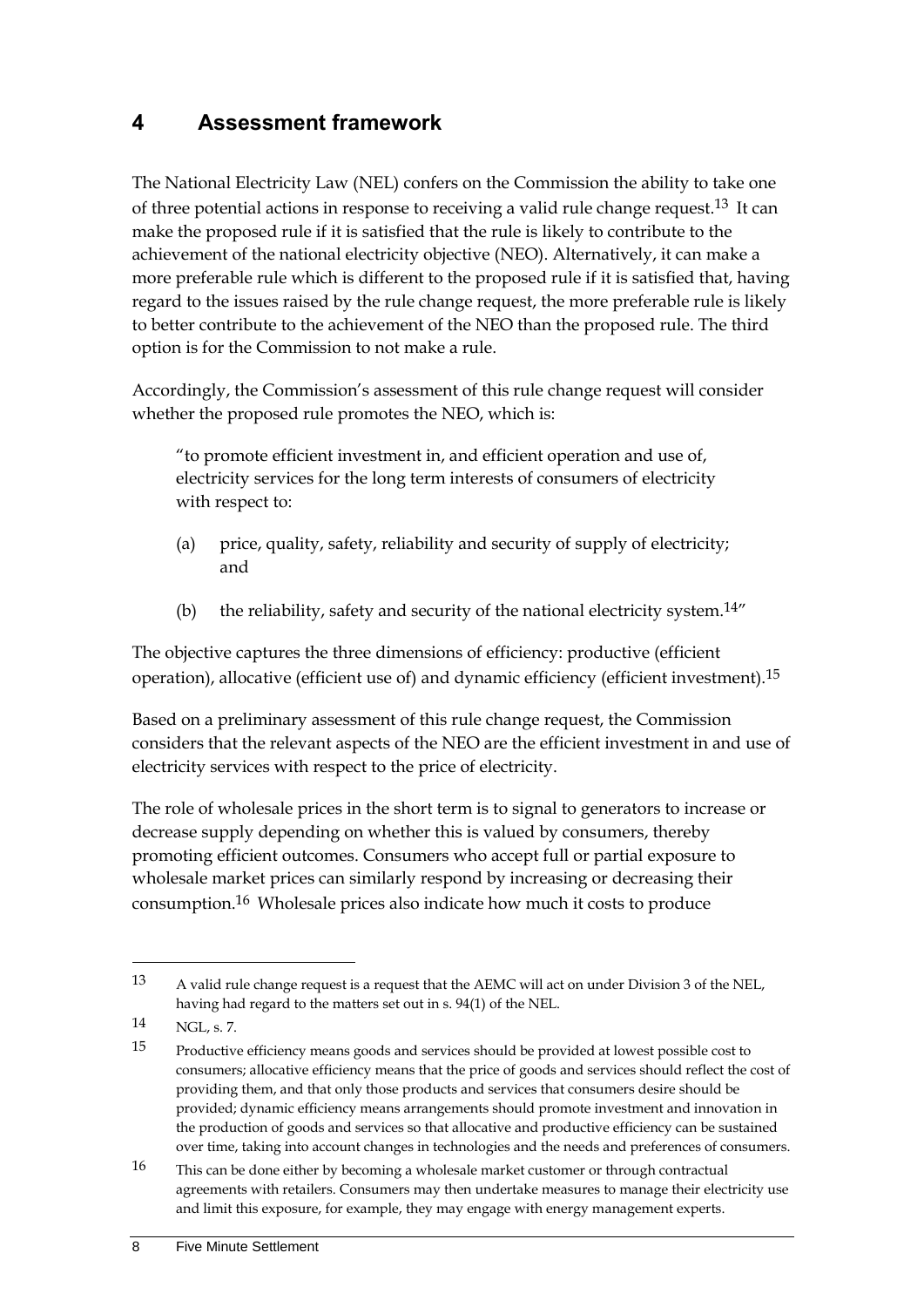electricity, providing generators and consumers with information that they can use when making decisions to invest in new generation capacity and load.

For this to occur, the price settling process should be sufficiently transparent and robust such that market participants have confidence that these signals are generally reflective of underlying supply and demand conditions. Further, prices should be sufficiently granular so to accurately reflect the value of electricity at different locations and different points in time. This rule change concerns the temporal granularity of the market price signal, which is discussed later in this paper.

The Commission uses an assessment framework to evaluate whether the proposed rule, if made, is likely to promote the NEO. The framework may be refined during the rule change process. At this stage the Commission is seeking stakeholder views on its proposed assessment framework, which includes the following factors:

- **Prices that reflect the marginal cost of supply and value of its use.** To promote efficient outcomes in the electricity market, spot prices should generally reflect the marginal cost of supply and value of consuming electricity. A shorter settlement interval would lead to prices that more accurately reflect the value of supplying or consuming electricity at different times. The Commission will consider the extent to which the proposed changes would improve price signals in the NEM, and whether this would lead to more efficient dispatch outcomes and investment decisions.
- **Price risk exposure.** All electricity generated and consumed in the NEM is transacted at the spot price. Participants can physically manage their exposure through their choice of generation technology (i.e. choosing generation technologies that provide necessary flexibility and control) and bidding (i.e. bidding at or above the cost of supply, so to avoid being dispatched if losses would be incurred). The mismatch between dispatch and settlement may create undue risks for participants, as the ability of participants to respond to changes in the market (via the dispatch process) is not well aligned with financial outcomes (settlement). The Commission will consider the impact of aligning dispatch and settlement on the ability of market participants to manage their price risk exposure.
- **Price risk allocation**. Participants can financially manage their exposure to spot prices by entering into contractual agreements that provide greater price certainty. These arrangements can involve the buyer of a contract paying the seller to take on some or all of the price risk to which the buyer is exposed. While these arrangements occur outside of the NEM, the Commission acknowledges that changes to the NEM market design may impact on the incentives for participants to buy and sell hedging contracts. The Commission will consider the potential impact of the proposed changes on contracting arrangements.
- **Supply and demand side competition.** A more accurate NEM spot price may provide better incentives for demand side participation, such as consumers deciding to curtail consumption, delay consumption, or install their own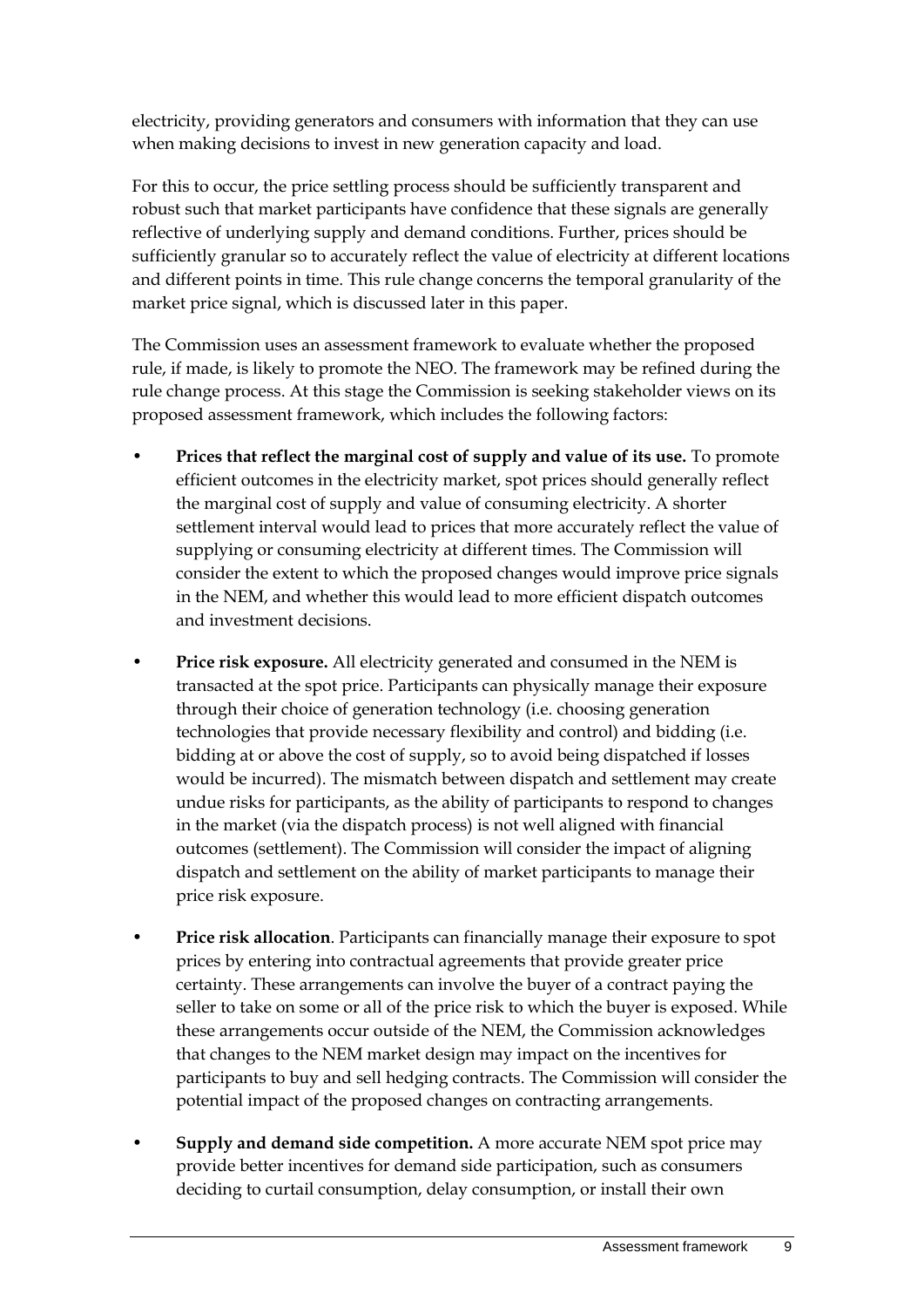generation capacity. These responses have the potential to reduce price spikes and average prices. More accurate spot prices may also encourage greater supply side competition with generators entering the market that are able to take advantage of spot price variability or existing participants investing in additional flexibility. The Commission will consider the extent to which this may occur if five minute settlement is implemented.

• **Regulatory and administrative burden.** The Commission will consider the potential regulatory and administrative burden on market participants that may arise if the proposed rule were to be implemented. Through this rule change process, the Commission seeks to understand the magnitude and distribution of the costs so that they can be compared against the likely benefits of making the change. The costs associated with the proposed changes would involve once-off costs associated with the transition as well as on-going costs associated with the new regime.

The Commission acknowledges that the assessment of the likely costs and benefits of the proposed changes will be an important component of the Commission's assessment of the rule change request. The proposed changes would likely result in costs and benefits accruing to most market participants, which would ultimately impact on the cost of electricity for end users. The costs and benefits will depend on the specific components of the solution, should this be needed. The components of a possible solution are discussed in Chapter [5.](#page-14-0)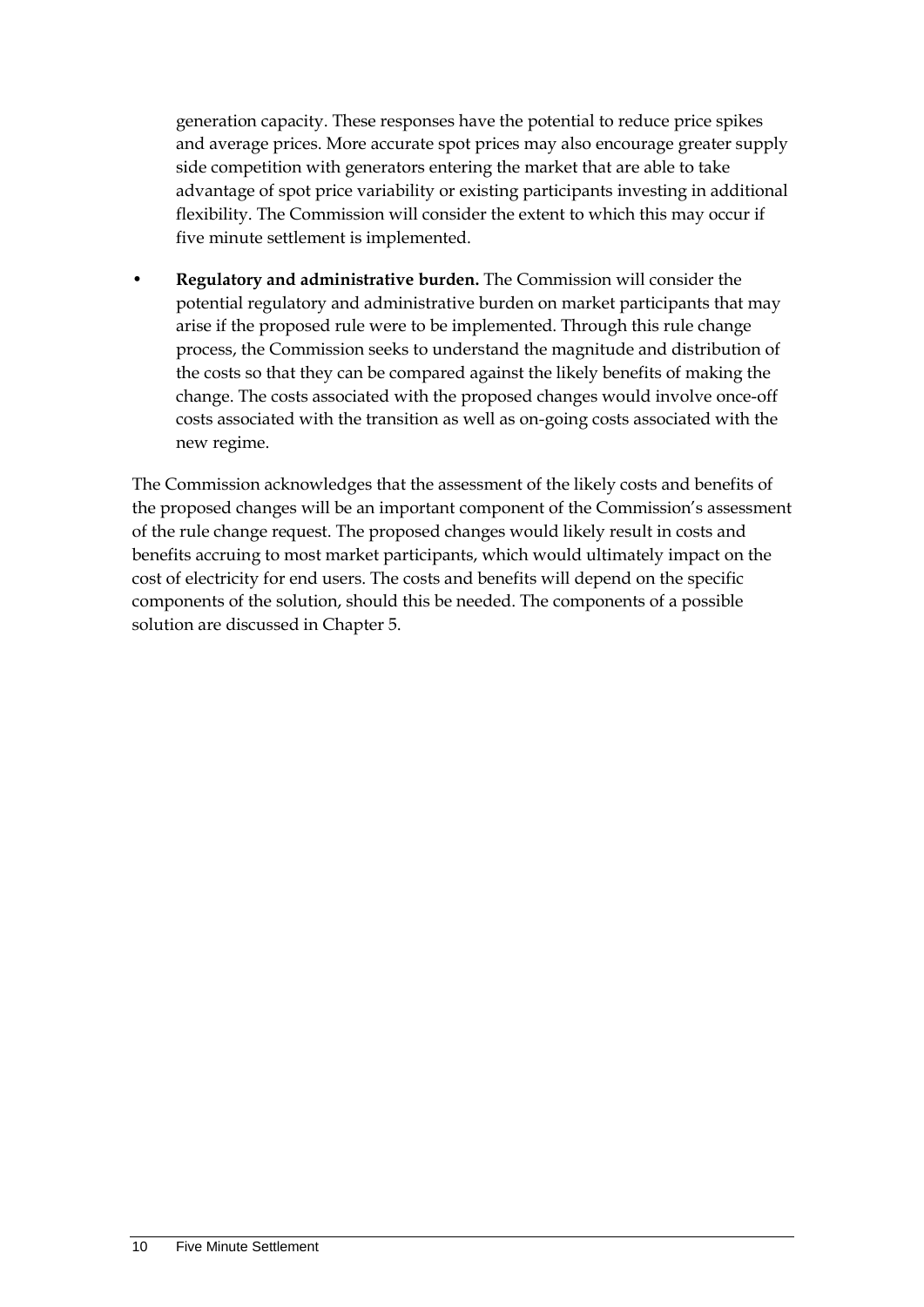### <span id="page-14-0"></span>**5 Issues for consultation**

Issues relevant to this rule change request are outlined below and have been provided for guidance. Stakeholders are encouraged to comment on these issues as well as any other aspect of the rule change request or this paper, including the proposed assessment framework.

#### <span id="page-14-1"></span>**5.1 Is there a problem?**

1

The starting point for the Commission's consideration of this rule change request is to assess whether there is a material problem with the market design that needs to be addressed. This assessment of the issue and its materiality covers how the market is currently operating and whether the market design is sufficiently robust to accommodate potential future changes in technology and business models.

This section discusses the role of spot prices in energy only markets and then describes some situations than can occur due to the mismatch between the dispatch and settlement intervals in the NEM.

#### **5.1.1 Role of spot prices in energy only markets**

The NEM is an energy only market, where suppliers of electricity are only compensated for energy supplied to the pool.17 The significance of this is that participants must recover both their variable and fixed costs through the spot market. Separately, participants can manage the risks to which they are exposed by entering into contractual arrangements outside of the NEM that typically reference the spot price.

Due to the physical characteristics of the electricity system and the changing demand and supply conditions, spot prices need to vary to reflect changes in market conditions. As production must match consumption virtually instantaneously, the means through which electricity is delivered are constantly changing. When demand changes, a different set of generators may be called upon to operate. As parts of the network approach the limit of the amount of electricity that they can transport, electricity must instead flow via a different route, or be sourced from different generators.

An idealised cost reflective price would reflect the physical condition of the system and the continuous changes in the underlying supply and demand. Market participants would then face accurate prices on which to base their operational and investment decisions. For example, persistently high spot prices may indicate a need for new baseload generation capacity, whereas isolated high price events may provide an opportunity for new peaking plant or demand side response.

<sup>17</sup> This is in contrast to an energy and capacity market, such as in Western Australian, where participants may also receive payments for being available.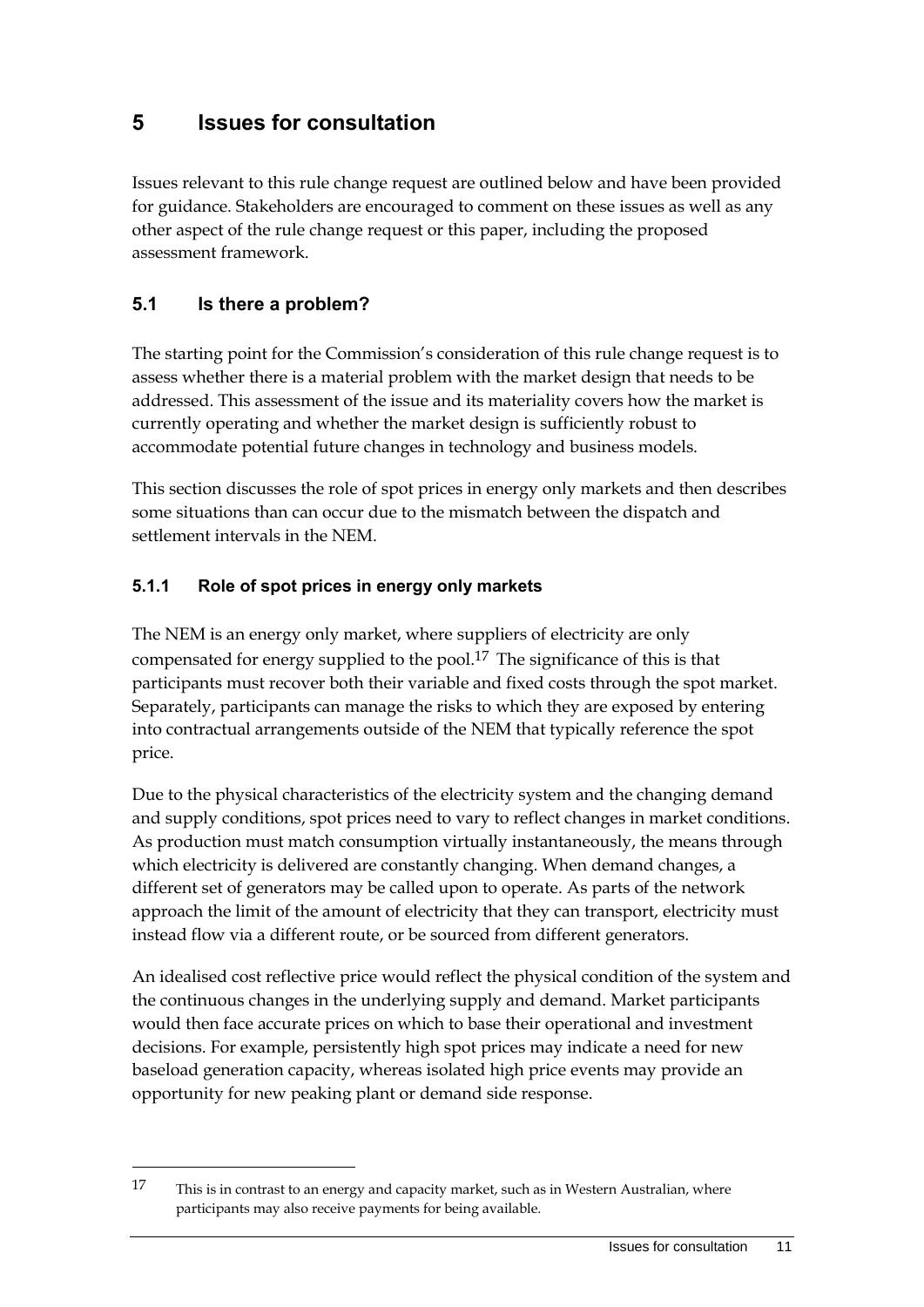In theory, there would be no formal limit to the spot price as consumers would have the ability and incentive to respond to spot prices. For this to occur, consumers would need to accept full or partial exposure to wholesale market prices. If consumers have the ability to curtail their usage, the spot price would be limited by the willingness to pay of the consumer who places the most value on receiving supply. This value would vary, depending on the needs of end users.

In practice, there are limits to spot price granularity. A shorter pricing interval increases the computational requirements for the market operator and participants. If prices were determined every few seconds, the number of data points would be several orders of magnitude higher than five or 30 minute pricing. The ideal granularity of the spot price is a function of efficiency gains from more accurate prices, the technical capabilities of participants and the power system, and the costs associated with recording and managing the increased volume of data.

#### **5.1.2 Spot prices in the NEM**

Under current arrangements, AEMO optimises the operation of the market on a five minute basis, providing dispatch instructions to generators, scheduled loads and MNSPs to meet by the end of each five minute interval. For each five minute dispatch interval, the regional spot price is taken to be equivalent to the bid price of the most expensive generator that needs to be dispatched to meet the expected demand for electricity. The settlement price is then calculated as the time-weighted average of the six dispatch prices that occurred during each 30 minute trading interval.

Dispatch prices are determined on an *ex ante* basis, before actual generation and demand are known to the market operator. Settlement prices are calculated *ex post* at the end of each trading interval, but do not account for deviations between expected and actual generation and demand.

Although the market is optimised on a five minute basis, the NEM does not currently provide a direct incentive for participants to respond to five minute changes in market conditions. All electricity generation and consumption is settled on the basis of the half hourly average price and participants' financial outcomes are not affected by the timing of generation or consumption within each half hour. When the six dispatch prices within a half hour are very close to the time-weighted average of those six prices (i.e. the settlement price), the incentives faced by participants are equivalent to if they had faced the five minute price (even though they are not settled on a five minute basis). However, when there are large variations in the six dispatch prices within a half hour period, the incentives for participants to efficiently respond to five minute changes in the market, and to maximise profits, may not be well aligned.

The remainder of this section sets out two scenarios that are possible under the current market arrangements where there are large variations in dispatch prices within a single half hour period.

The first example is a price spike that occurs towards the beginning of a trading interval. In such instances, participants may have an incentive to improve their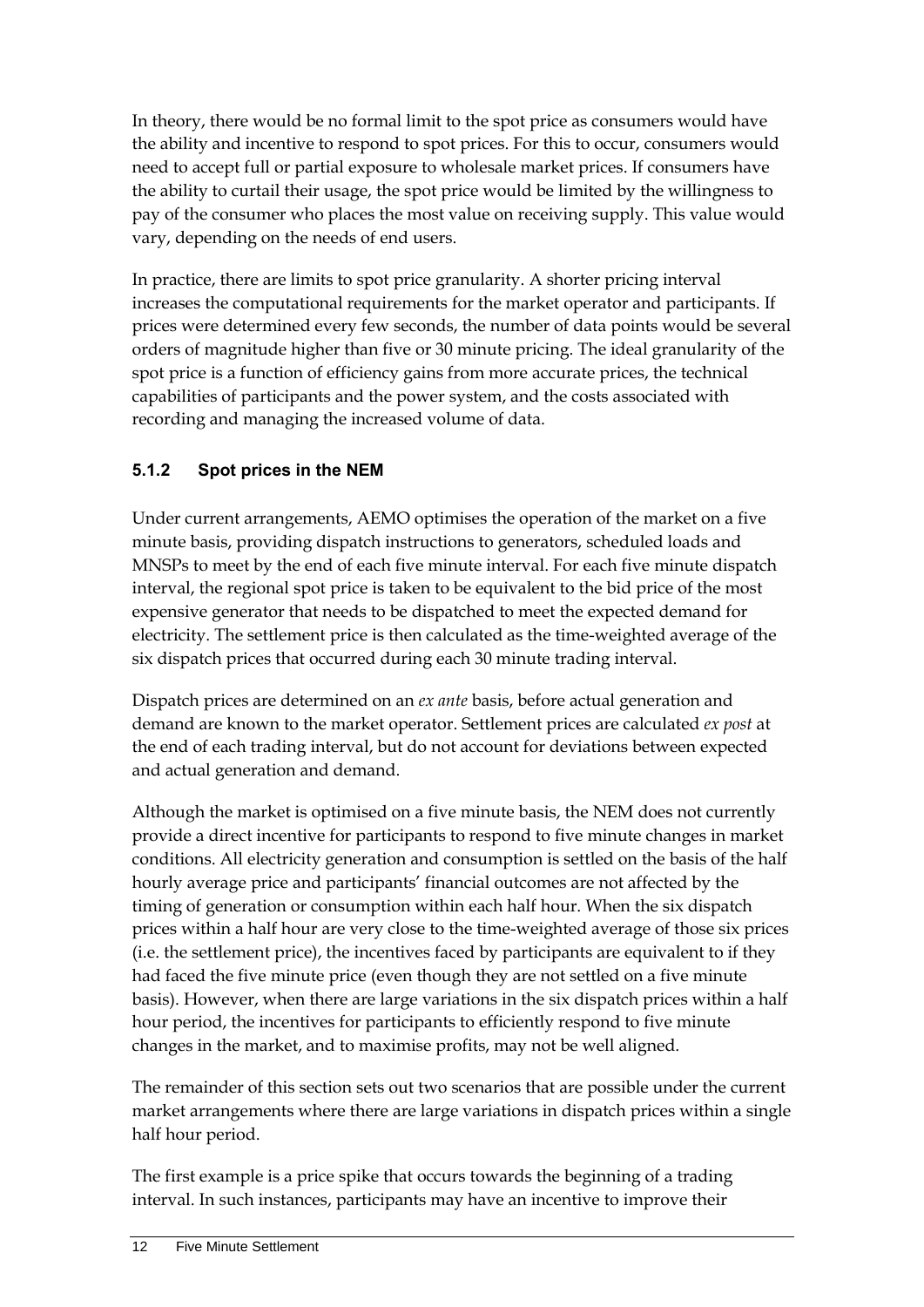settlement outcomes even though the market condition causing the price spike may have passed. Generators may seek to increase their output, while large consumers may continue to reduce consumption. As noted by Sun Metals in the rule change request, loads have to provide a response for a full half hour in order to avoid a price spike, which may have only been for a single five minute dispatch interval.<sup>18</sup>

Alternately, if a spike is not high enough, or sustained for multiple intervals, peaking generators may not respond to an early price spike if the expected 30 minute price is insufficient to recover their costs.

Another example is the case of a price spike occurring towards the end of a trading interval. In such instances, few, if any, participants are able to respond. This may create risks for some categories of participants if they have not anticipated the high price event. If a load consumes during the first 25 minutes of the trading interval in the expectation that the price for the half hour would be moderate, it would be disadvantaged as all their consumption for the half hour would be charged at the higher average price. The potential for this to occur may be a disincentive for loads to accept spot price exposure. Peaking generators may also be disadvantaged under certain contractual arrangements.

| <b>Issue 1</b> | Is there a problem?                                                                                                                                                                                                                     |
|----------------|-----------------------------------------------------------------------------------------------------------------------------------------------------------------------------------------------------------------------------------------|
| 1.             | To what extent does the mismatch between the dispatch and settlement<br>intervals create risks for market participants? What is the materiality of<br>these risks and under what circumstances are they most acute?                     |
| 2.             | What types of supply and demand side participants are capable of<br>responding within a five minute period? Under what circumstances can<br>these responses occur?                                                                      |
| 3.             | Would the wholesale market operate more or less efficiently if supply<br>side participants were settled on a five minute basis?                                                                                                         |
| 4.             | Compared to the current arrangements, would settlement on a five<br>minute basis be more conducive to demand side participation? How<br>would demand side participants respond and what impact would this<br>have on market efficiency? |

#### <span id="page-16-0"></span>**5.2 Possible solutions**

1

In response to this rule change request, the Commission can make the proposed rule, make a rule that is different to the proposed rule, or not make a rule. The Commission will only make a rule if it finds that there is a problem with the current arrangements, and there is a solution that it considers will, or is likely to, contribute to the

<sup>18</sup> A response could be in the form of restricting consumption or using a battery to offset consumption from the grid for a short amount of time.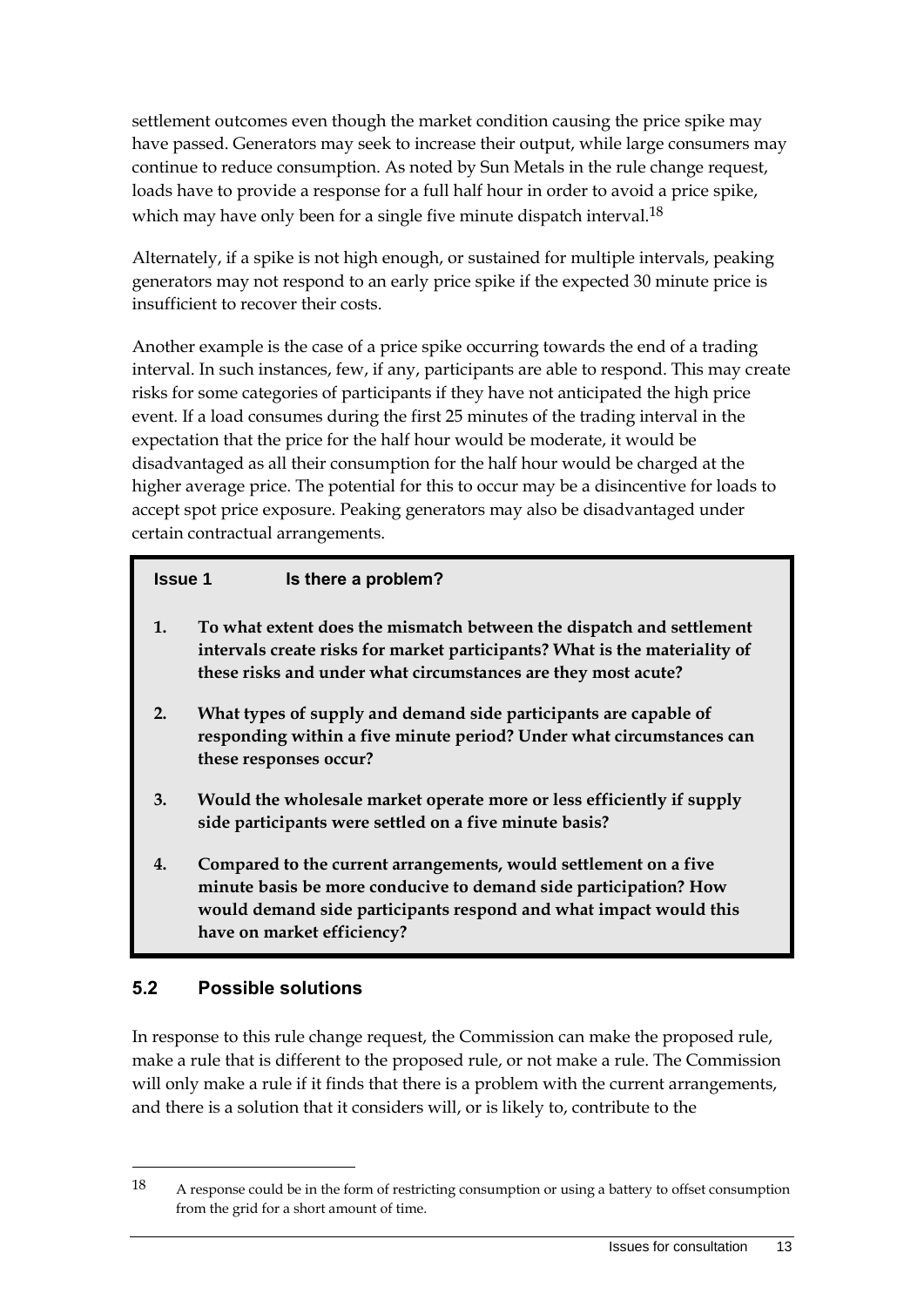achievement of the NEO. As part its assessment, the Commission will consider the likely costs and benefits of any solution.

The following sections discuss the components of Sun Metals' proposed solution, which includes a new source of five minute data and a mechanism to manage the settlement imbalances between the money paid by consumers and the money owed to generators. Some potential impacts on contracting arrangements are also discussed, as are other possible solutions to the issues raised by Sun Metals.

### **5.2.1 Five minute data**

When settling the market, AEMO currently takes account of the 30 minute price and the aggregate production or consumption of individual participants during each half hour. The latter is provided by metering equipment, which is installed at the connection points of individual participants. Consistent with the 30 minute settlement interval, metering data is provided to AEMO for each 30 minute period.

Five minute settlement would require a new data source to supplement or replace the existing 30 minute data from meters. Sun Metals' proposal involves AEMO using operational data from SCADA systems to allocate, or 'profile', the 30 minute metered energy to the 5 minute periods within the half hour. Sun Metals considers that using SCADA data will reduce implementation costs by avoiding the need to replace existing meters.

SCADA systems are used by AEMO and asset owners to monitor and control the power system in real time. The differences between existing metering for revenue purposes and SCADA measurement are summarised below.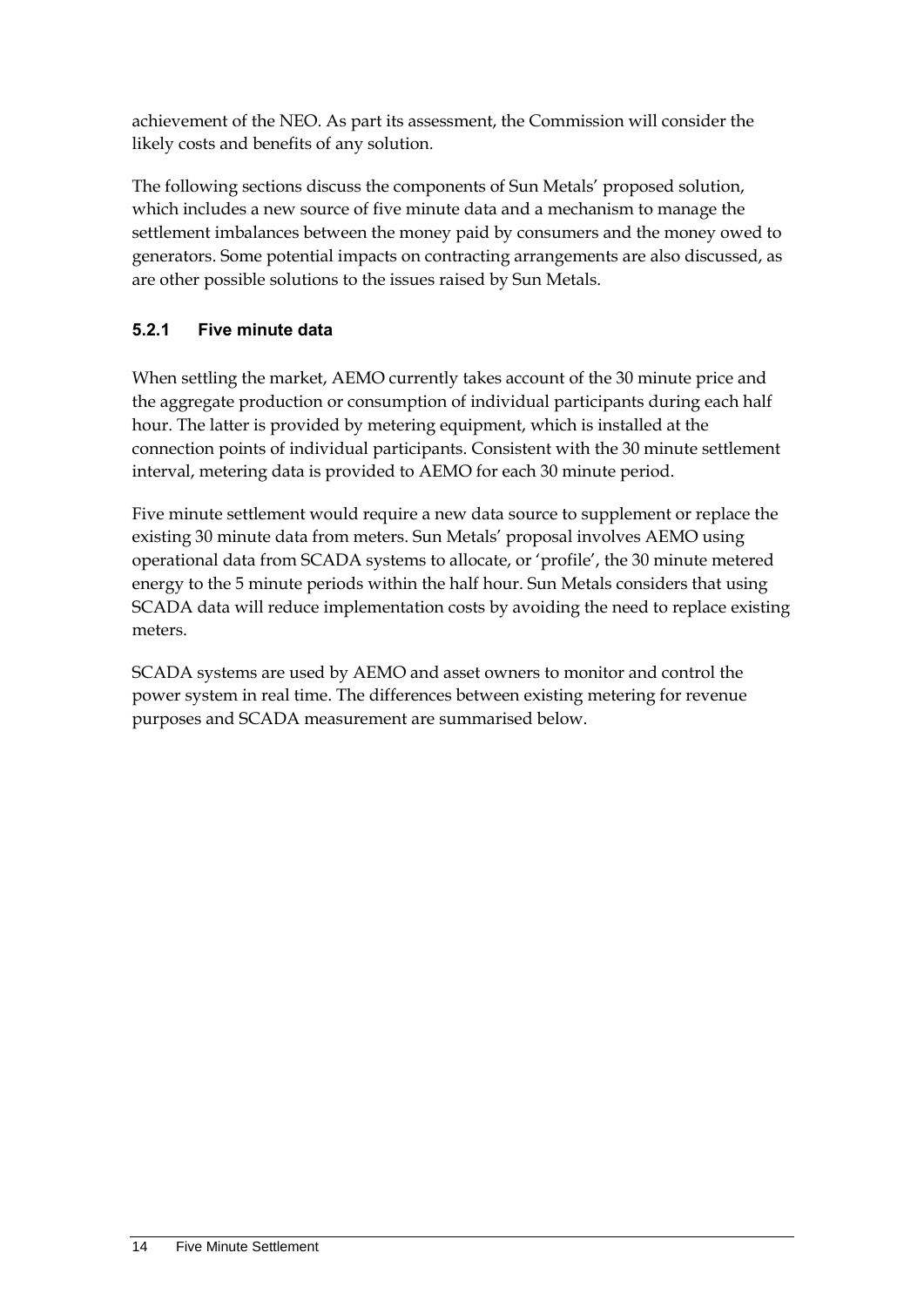| Table 5.1 | <b>Revenue metering versus SCADA</b> |
|-----------|--------------------------------------|
|-----------|--------------------------------------|

| <b>Point of comparison</b>      | <b>Revenue meter</b>                                                                              | <b>SCADA</b>                                            |  |
|---------------------------------|---------------------------------------------------------------------------------------------------|---------------------------------------------------------|--|
| Current application             | To measure electricity<br>consumption or production for<br>the purpose of financial<br>settlement | To monitor and control the<br>power system in real time |  |
| Unit of measurement             | Energy (e.g. MWh)                                                                                 | Power (e.g. MW)                                         |  |
| Typical measurement<br>interval | 30 minutes                                                                                        | 4 seconds                                               |  |
| Accuracy standard               | Specified by Australian<br>Standard                                                               | No common accuracy standard                             |  |
| Typical accuracy                | 0.5 to 1% (for scheduled<br>generating units)                                                     | 2 to $4%$                                               |  |
| Procedures for missing<br>data  | Defined by AEMO Procedures                                                                        | State estimation or manual<br>techniques                |  |

Note: State estimation is an optimisation method involving the collection of basic power system variables that are then used to calculate other variables.

The process of using SCADA measurements to profile 30 minute metered energy is depicted in Figure 5.1 below. It first involves taking the SCADA measurements of instantaneous power and averaging these over each five minutes during a half hour period. For clarity, these power averages are then converted to energy.19 The five minute averages are the basis for a profile, where the percentage value for each five minute period is the five minute energy divided by the total energy from the whole half hour. The profile is then applied to the 30 minute metered energy to allocate the energy to each five minute interval.

<sup>19</sup> Energy is power multiplied by time, which is in this instance expressed in hours. Hence, the conversion of power to energy involves dividing power by 12, as five minutes is one twelfth of an hour.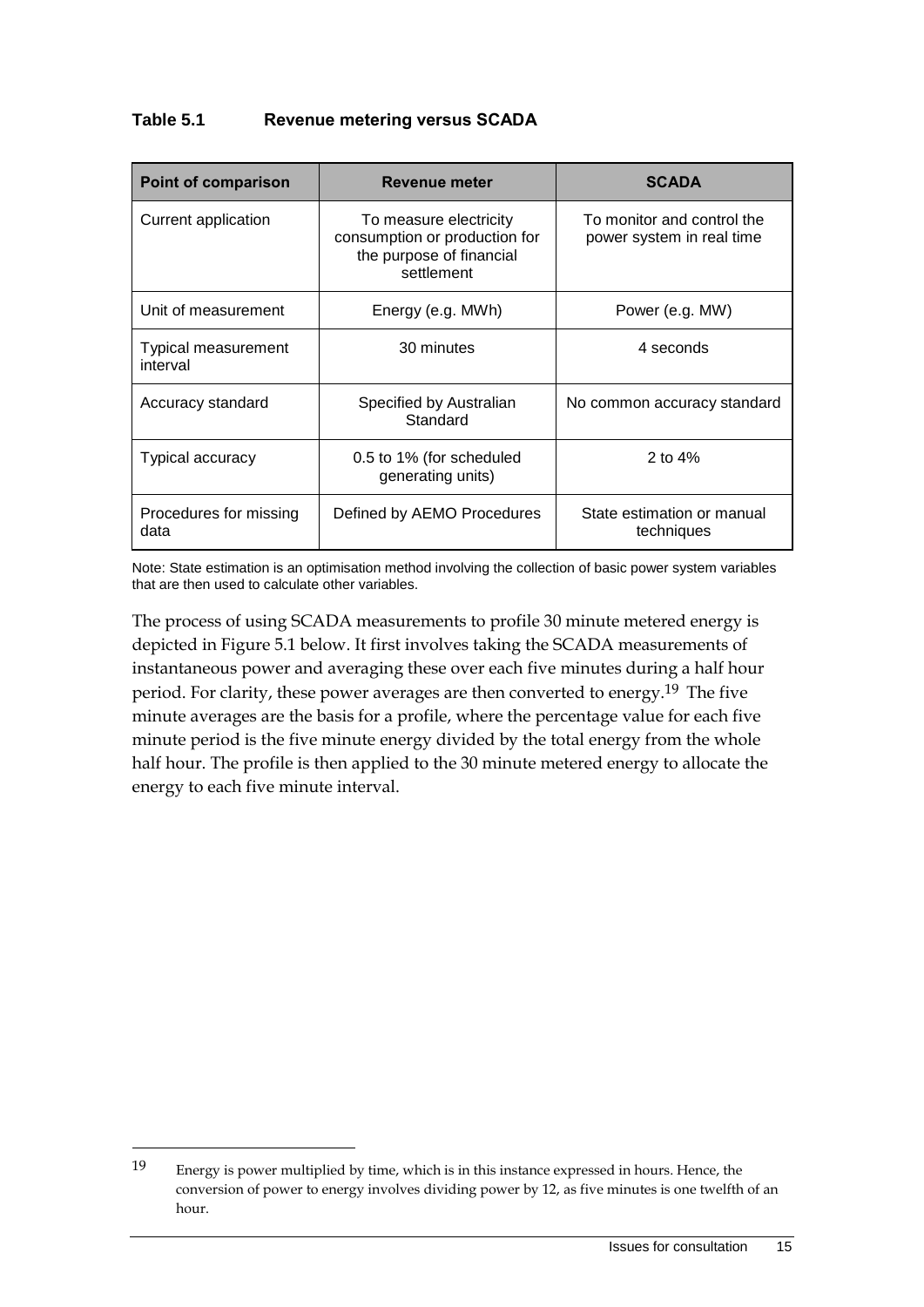#### **Figure 5.1 Process to develop SCADA profile**



There are several issues with the use of SCADA data that may need to be addressed if the proposed rule is to be implemented:

- Accuracy and reliability. As noted in Table 5.1 above, SCADA measurement equipment is typically less accurate than revenue metering equipment and the processes for dealing with missing data are less regimented. More robust processes and accuracy standards may be required if SCADA measurements are to be used for profiling data in the settlement process.
- Basis for measurement. SCADA systems can be installed at different locations within each power station. For example, SCADA measurements may exist for any or all of the following: power at each individual generating unit, power for the whole power station and power consumed internally to run the power station. This may lead to differences in the basis for measurement between individual power stations.
- Dividing by zero. As the total energy for a half hour approaches zero, the values of the SCADA profile approach positive or negative infinity.20 This could occur

<sup>20</sup> This is because the profile would be calculated by dividing five minute energy from SCADA measurements by 30 minute energy, also from SCADA. As the denominator approached to zero, the result will approach positive or negative infinity for a non-zero numerator.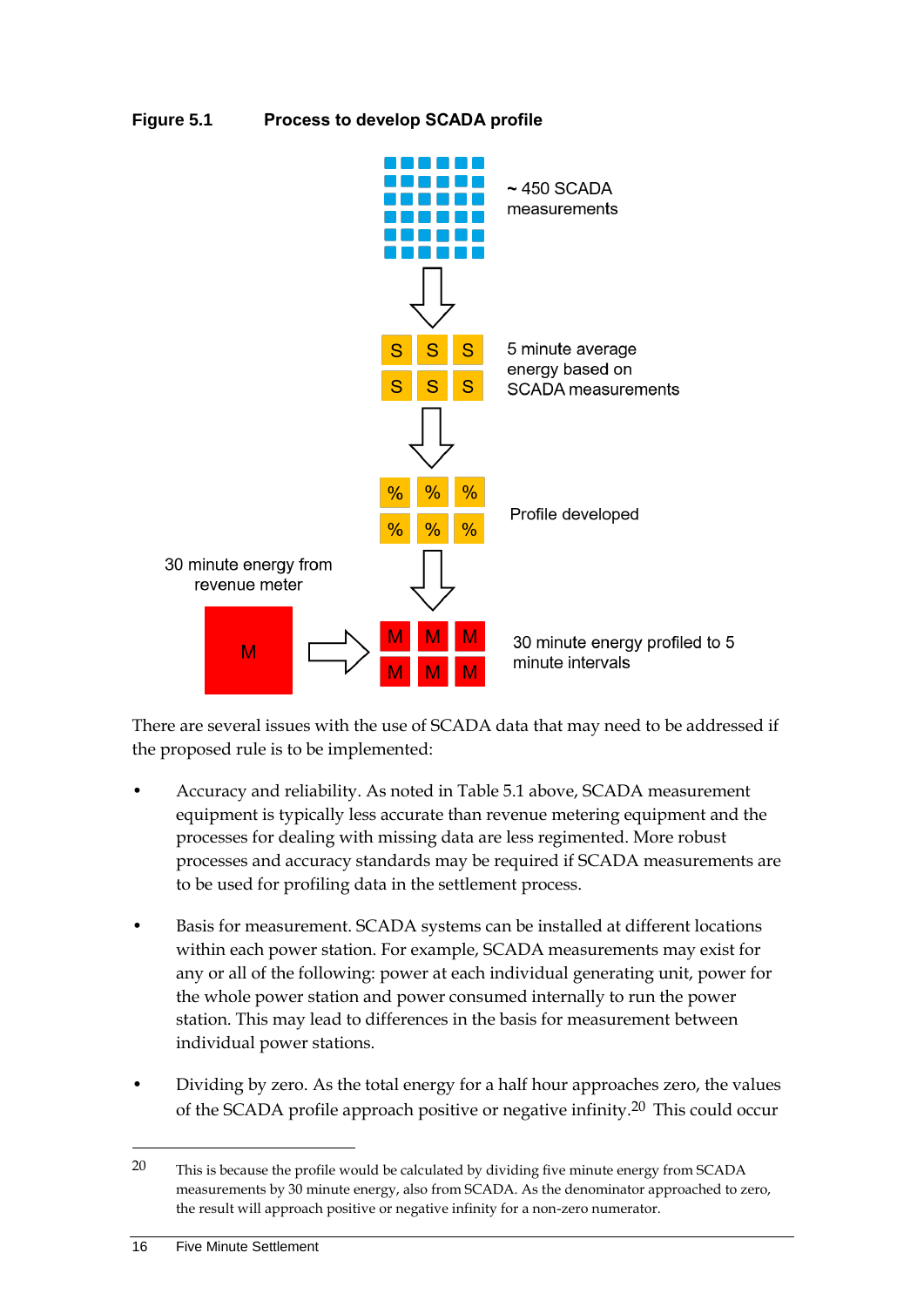due to measurement errors or bi-directional flows, such as in the case of a generator that consumes electricity as it starts up, or a bi-directional interconnector.

A further consideration is whether using SCADA measurements in this way would comply with the National Measurement Act.<sup>21</sup> In accordance with s.7.3.4 and Schedule 7.2 of the NER, metering installations must comply with the National Measurement Act and applicable specifications or guidelines specified by the National Measurement Institute. Under the Act, it is an offence to use a revenue meter in such a way that it gives an inaccurate measurement, or tamper with a revenue meter, causing it to give inaccurate information.

The proposed use of SCADA data would not appear to convene this provision of the National Measurement Act since the accuracy of revenue meters would be unchanged. Metering data would continue to be collected by metering data providers and provided to AEMO and other market participants. However, the proposed changes would also involve AEMO modifying metering data before it is used in the settlement process - an arrangement which may be of concern to some stakeholders.

The Commission seeks stakeholders' views on whether SCADA measurements would be suitable for the purpose proposed in the rule change request.

#### **Issue 2 SCADA**

- **5. Is using SCADA measurements a viable alternative to replacing existing metering equipment in order to implement five minute settlement?**
- **6. What changes would be required so that SCADA measurements could be used for profiling energy in the settlement process?**

Another component of Sun Metals' proposal is that participants can choose to install five minute metering instead of being profiled using SCADA measurements. Five minute metering would be necessary for demand side participants who choose to participate in five minute settlement, if they do not have a suitable SCADA system. Supply side participants may also opt to install five minute metering instead of being profiled by AEMO.

Many modern interval meters are already capable of measuring energy at intervals shorter than 30 minutes. It may be possible for existing meters to be reconfigured to a five minute measurement interval, so long as they still have enough memory to locally store 35 days' worth of data.<sup>22</sup> Sun Metals suggests that the Commission consider whether this requirement for 35 days of data is necessary, or if a shorter storage period would be appropriate.

1

<sup>21</sup> National Measurement Act 1960 (Cth)

<sup>22</sup> This is required under rule 7.3.1 (a)(10) of the NER.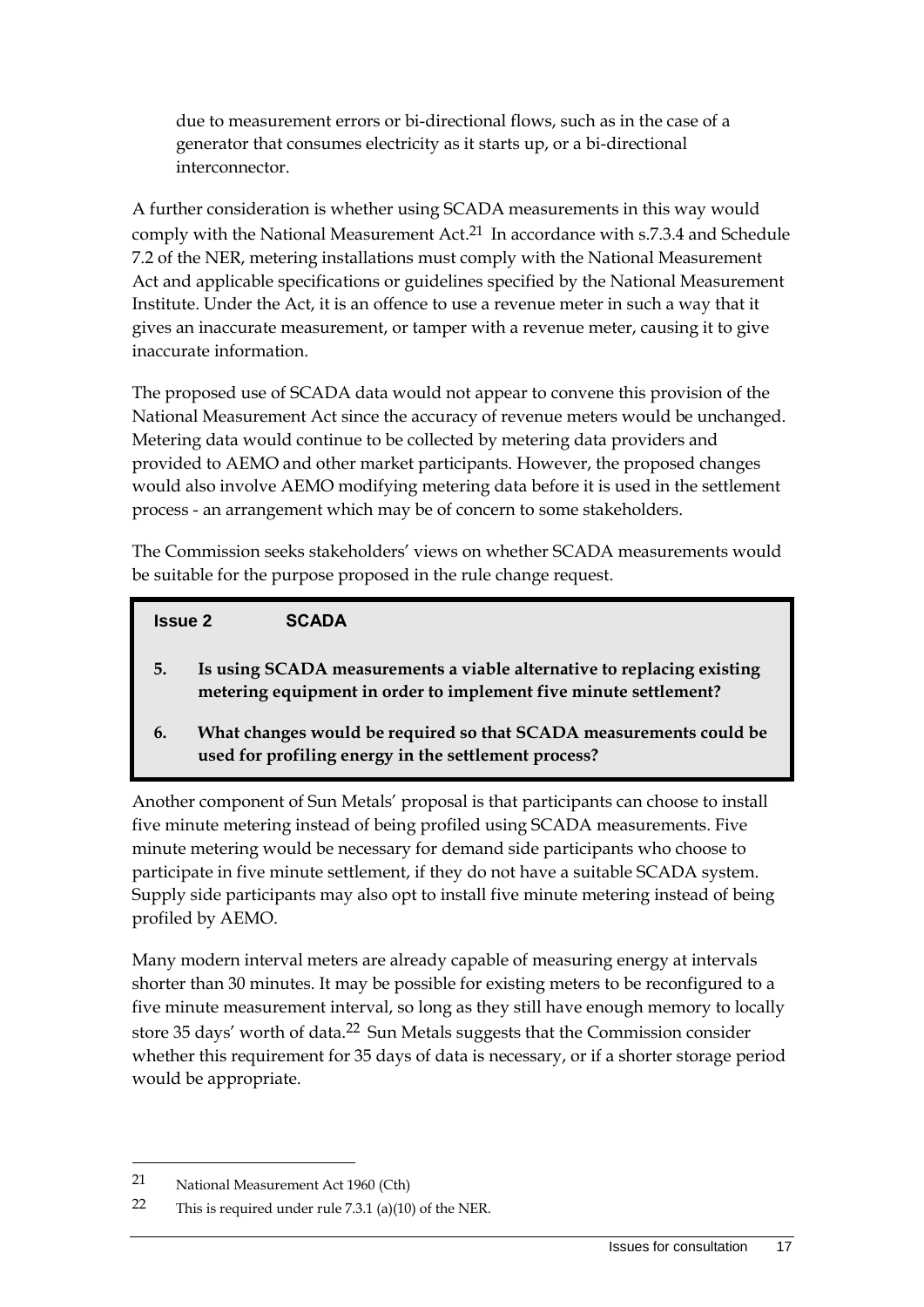Sun Metals also observes that a new metering data format would be required to cater for five minute data. The Commission understands that changing the metering data format in this way would have impacts for metering data providers and the businesses with which they interact, including retailers, generators, AEMO, and network business. It would also necessitate changes to the settlement interfaces between AEMO and generators, and AEMO and retailers.

The Commission is interested in stakeholders' views on the likely changes that would be required, including direct changes to participants' systems as well as consequential changes to other market arrangements.

| <b>Issue 3</b> | Five minute metering and other options                                                                                                                         |
|----------------|----------------------------------------------------------------------------------------------------------------------------------------------------------------|
| 7.             | What changes would be required to metering infrastructure so that five<br>minute metering data could be used in the proposed five minute<br>settlement regime? |
| 8.             | What changes to participants' systems would be required to<br>accommodate a five minute data format?                                                           |
| 9.             | Could five minute settlement be implemented without changing the<br>existing data format?                                                                      |
| 10.            | Are there any other data sources, such as dispatch targets, that would be<br>preferable to SCADA profiling or five minute metering?                            |

#### **5.2.2 Managing the settlement residue**

Sun Metals proposes that five minute settlement would be compulsory for generators, scheduled loads and MNSPs, and optional for other participants. Under such a proposal it is likely that some portion of the demand side of the market will choose to remain on 30 minute settlement.

The benefit of five minute settlement being optional for the demand side of the market is that five minute data would not be required from demand side participants who do not opt in, avoiding the need for meters to be reconfigured or replaced. However, this arrangement would result in a discrepancy between the money paid by consumers and the money owed to generators, which would need to be managed by AEMO. This discrepancy, or settlement residue, would only arise as part of a solution where it is optional for demand side participants to be settled on a five minute basis.

Figure 5.2 below provides an example of how a settlement residue may occur if some participants are settled on a five minute basis and others on a 30 minute basis. It shows the response of a gas peaking generator to a high price event, which occurs in the second five minutes of the half hour trading interval. The peaking plant ramps up to maximise its output over the half hour period.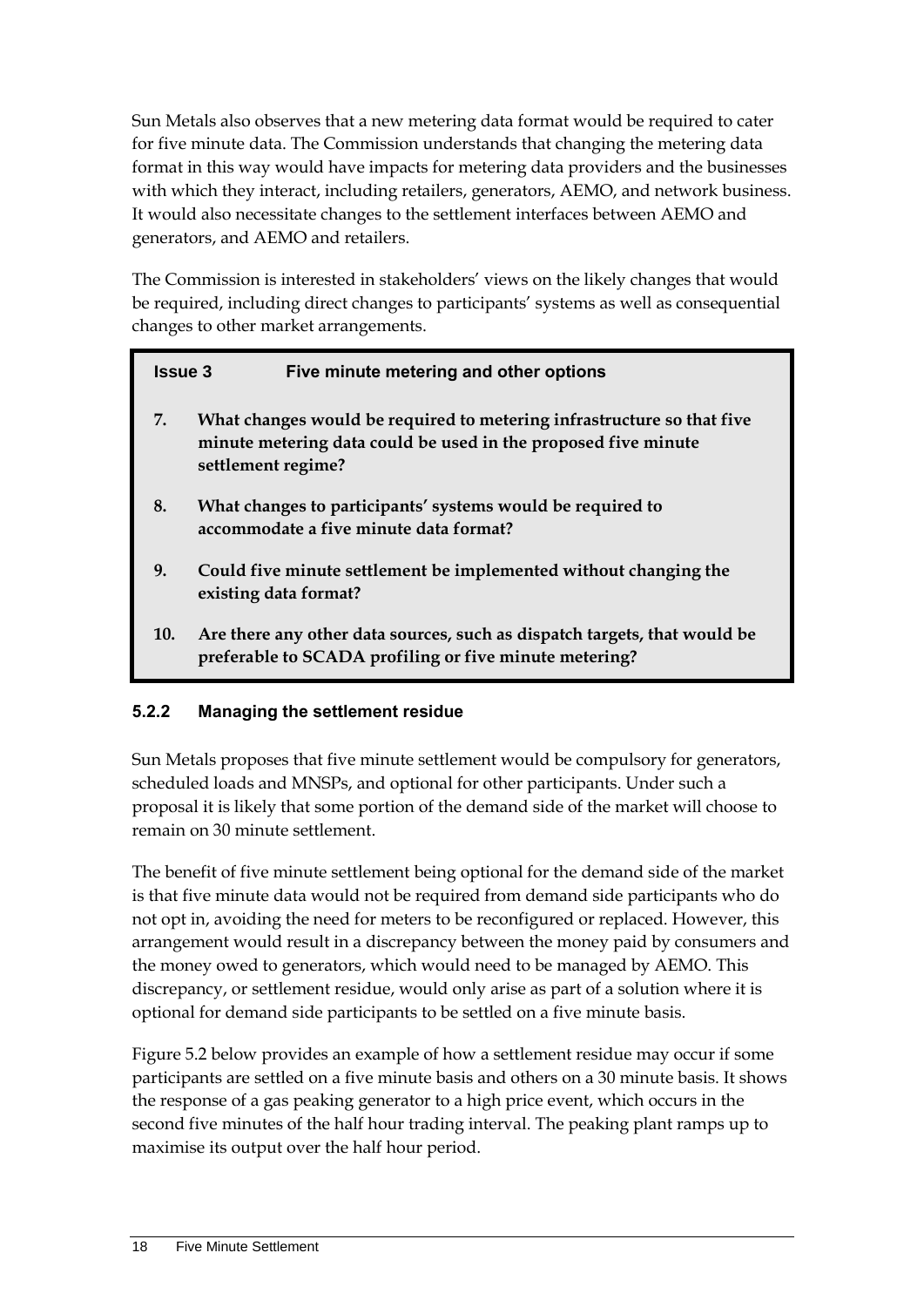

**Figure 5.2 Peaking plant response to early price spike**

In this example, the dispatch price is \$100 per MWh in the first five minutes, \$13,800 per MWh in the second, and \$50 per MWh for the remainder of the half hour. The trading price for the half hour is therefore \$2,350 per MWh. The generator would receive just under \$149,000 for this trading interval under the existing arrangements, but only \$15,000 if it was settled on a five minute basis. This 90 per cent reduction in revenue under five minute settlement occurs because it was not generating at full capacity during the five minutes when the price was high.

Similarly, a large load that is able to anticipate and respond to a high five minute price would pay less under five minute settlement.

The example above shows the different settlement outcomes that can occur depending on whether settlement is on the basis of five or 30 minute energy. If a load consumed the same amount of energy in a half hour as the peaking generator supplied in Figure 5.2, it would be required to pay \$149,000 if it was settled on a 30 minute basis. On the other hand, if the generator was settled on a five minute basis it would only receive \$15,000. The outcome in this closed system with only the peaking generator and load is a settlement residue of \$134,000.

Notwithstanding the examples above, over periods of weeks and months it is expected that the money paid by electricity consumers will usually be less than the money earned by generators in the spot market. This is because high prices tend to correspond with periods of high demand - when generators are likely to be running close to full capacity. Generators that supply proportionally more electricity during the high price events would receive greater spot market revenue as a result.

In the rule change request, Sun Metals observed that if consumers were settled on a 30 minute basis and generators on a five minute basis, the discrepancy between the money paid by consumers and the money owed to generators in Queensland in January 2015 would be less than 0.3 per cent of total settlements. This is based on the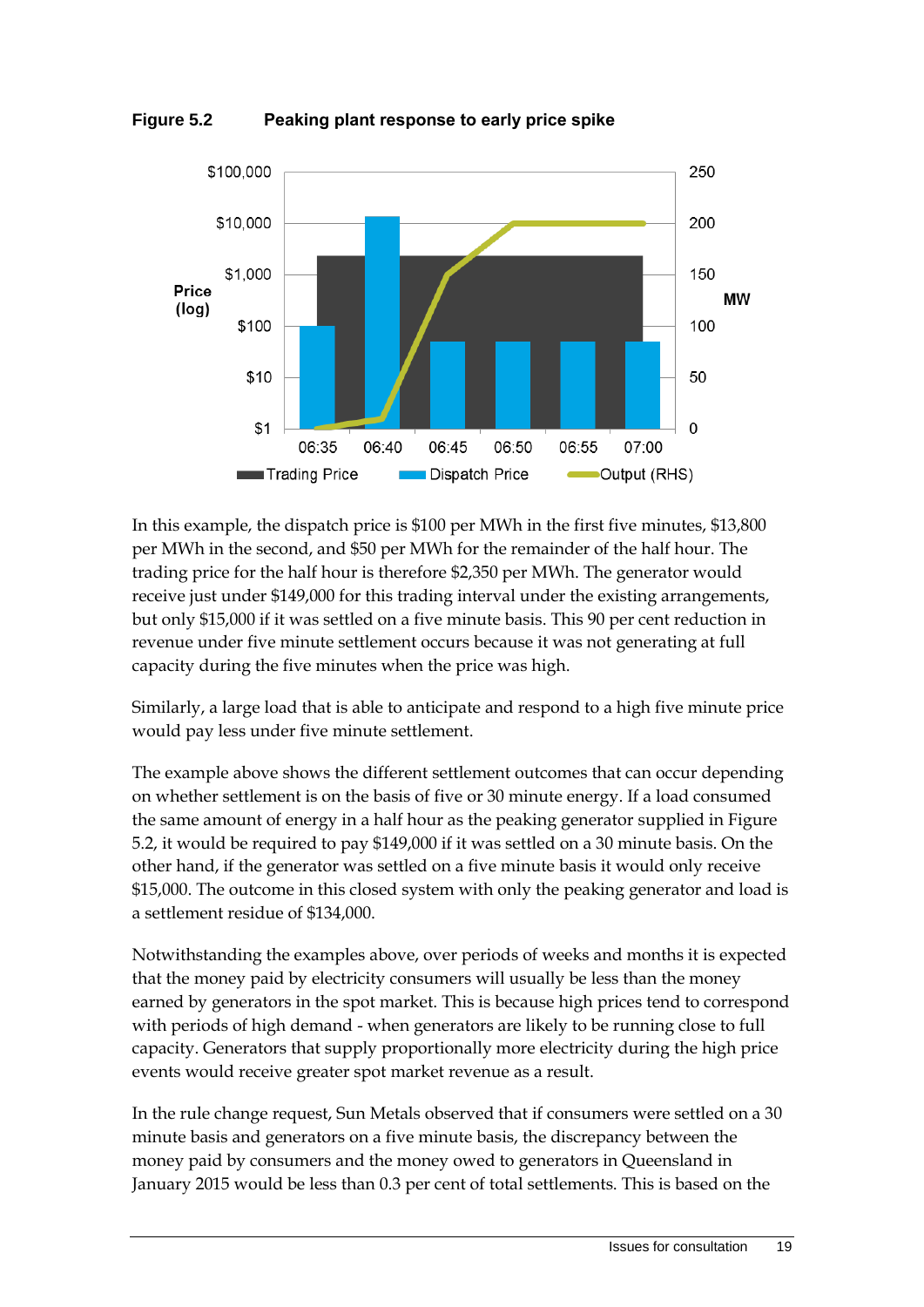assumption that all generator bidding and load consumption would be unchanged under five minute settlement.

Sun Metals proposes that the settlement residue be recovered from demand side participants who continue to be settled on a 30 minute basis. Hence, consumers who opt into five minute settlement would be exempt from this payment. Each consumer would pay a share of the residue proportional to the amount of energy that they consumed during the period for which the residue is calculated.

Sun Metals suggests that the new residues be combined with the existing *intra*-regional settlement residues, which, it argues, would require no changes to retailers' systems. These are existing imbalances in the settlement transactions within each region resulting from differences between loss factors and actual losses on the transmission network, and metering errors.

*Intra*-regional settlement residues are distributed to, or recovered from, the transmission network service provider (TNSP) responsible for the region in which the residue occurred. TNSPs pass on the residues to customers in the form of higher or lower transmission use of system charges. A point of difference between these arrangements and Sun Metals' proposal is that the new settlement residues would be allocated to a subset of customers (i.e. those settled on a 30 minute basis). New processes would be required to identify consumers settled on a 30 minute basis so that the residues can be correctly allocated.

The Commission notes that there are a range of other mechanisms in the NEM whereby sums of money, including settlement residues, are allocated. These include the Settlement Residue Auctions for the allocation of *inter*-regional settlement imbalances, the recovery of some ancillary service costs and NEM participation fees. Elements of these mechanisms may be useful when considering the design of a mechanism to manage the residue arising from optional five minute settlement, should this be needed. In general, a mechanism to manage settlement residues is likely to add complexity to the market design.

The Commission seeks stakeholders' views on the impacts of five minute settlement being optional for demand side participants and how the resulting settlement residue could be managed.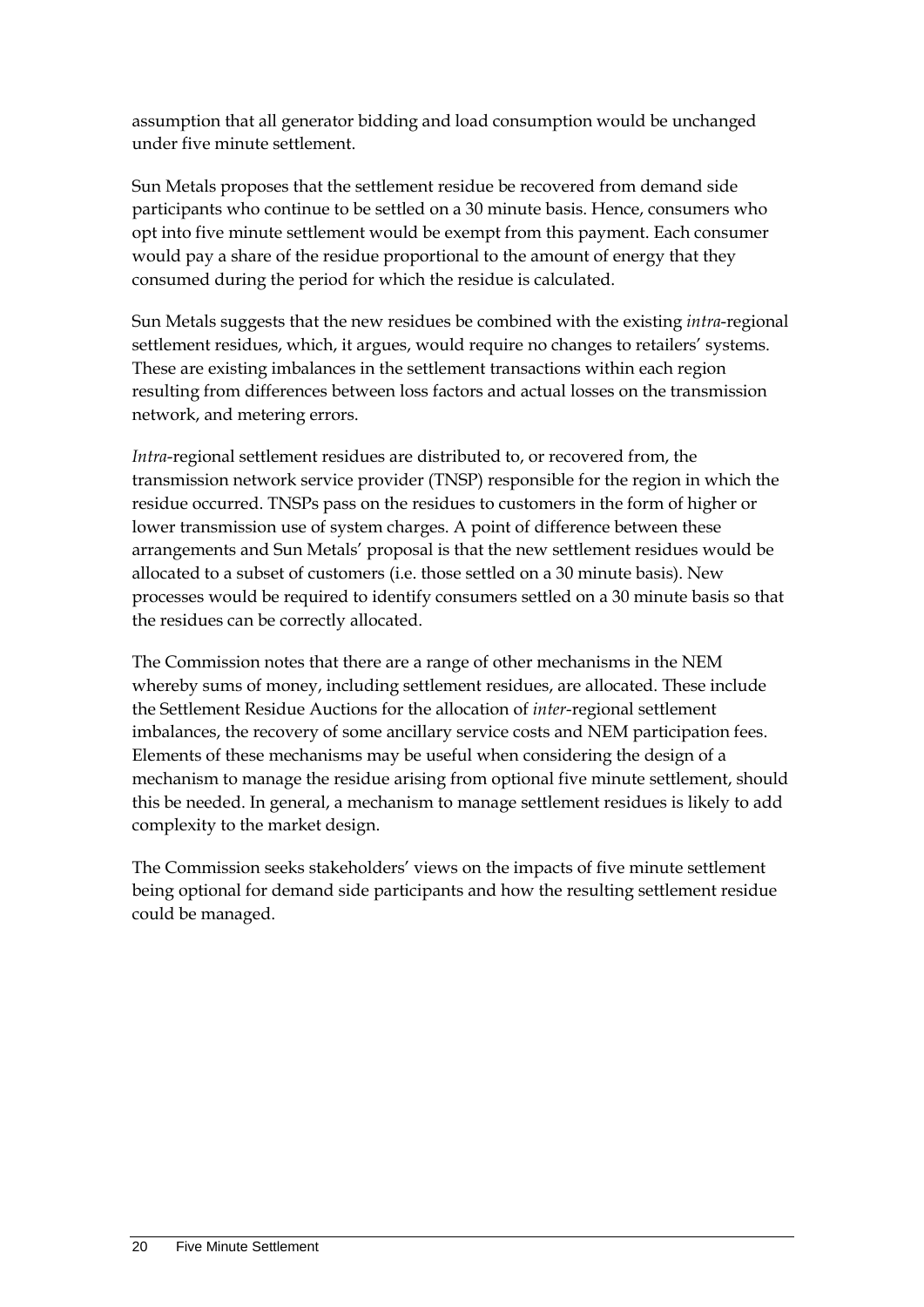#### **Issue 4 Settlement residue**

- **11. Should the full value of the settlement residue be recovered from demand side participants remaining on 30 minute settlement?**
- **12. Would it be feasible to merge the new residues with existing**  *intra***-regional settlement residues? Are there any alternative mechanisms that would be preferable?**
- **13. Should five minute settlement instead be compulsory for all demand side participants? If so, what threshold would be appropriate for compulsory demand side participation?**

#### **5.2.3 Contracting**

<u>.</u>

As the NEM is a gross pool market, participants do not trade electricity directly with one another - all electricity must be bought and sold through the central pool at the half hourly settlement price. Participants can then enter into contractual arrangements via over-the-counter and exchange-traded markets to fix the price of electricity, or provide greater price certainty. Through these arrangements, participants manage the risks associated with volatile wholesale prices, which in the NEM can fluctuate between positive \$13,800 and negative \$1,000 per MWh.23

A five minute settlement regime that is optional for demand side participants is likely to involve some participants being settled on a five minute basis, and others on a 30 minute basis. These respective groups of market participants would be exposed to different reference prices and, therefore, different risks. Where contractual arrangements already exist, a change to the reference price may constitute a market disruption event under these contracts and provide grounds to terminate or renegotiate the contract.24

A move to five minute settlement may impact on the incentives to buy and sell certain types of contracts. Under the current arrangements, generators and consumers in the same market region are well suited to contract with each other since, for a fixed volume of energy, the costs incurred by consumers are inversely related to the returns to generators. A consumer and a generator may enter into a contract in order to:

- fix the price of a specified volume of energy; or
- limit the price to which the consumer can be exposed.

<sup>23</sup> From 1 July 2016, the market price cap will be \$14,000. See: AEMC, *Schedule of Reliability Settings (MPC and CPT for 2016-17)*, 16 February 2016, Sydney.

<sup>24</sup> Transactions using the International Swaps and Derivatives Association (ISDA) framework may contain provisions that apply if there is a market disruption event, such as a material change in the formula for or the method of calculating the relevant commodity reference price.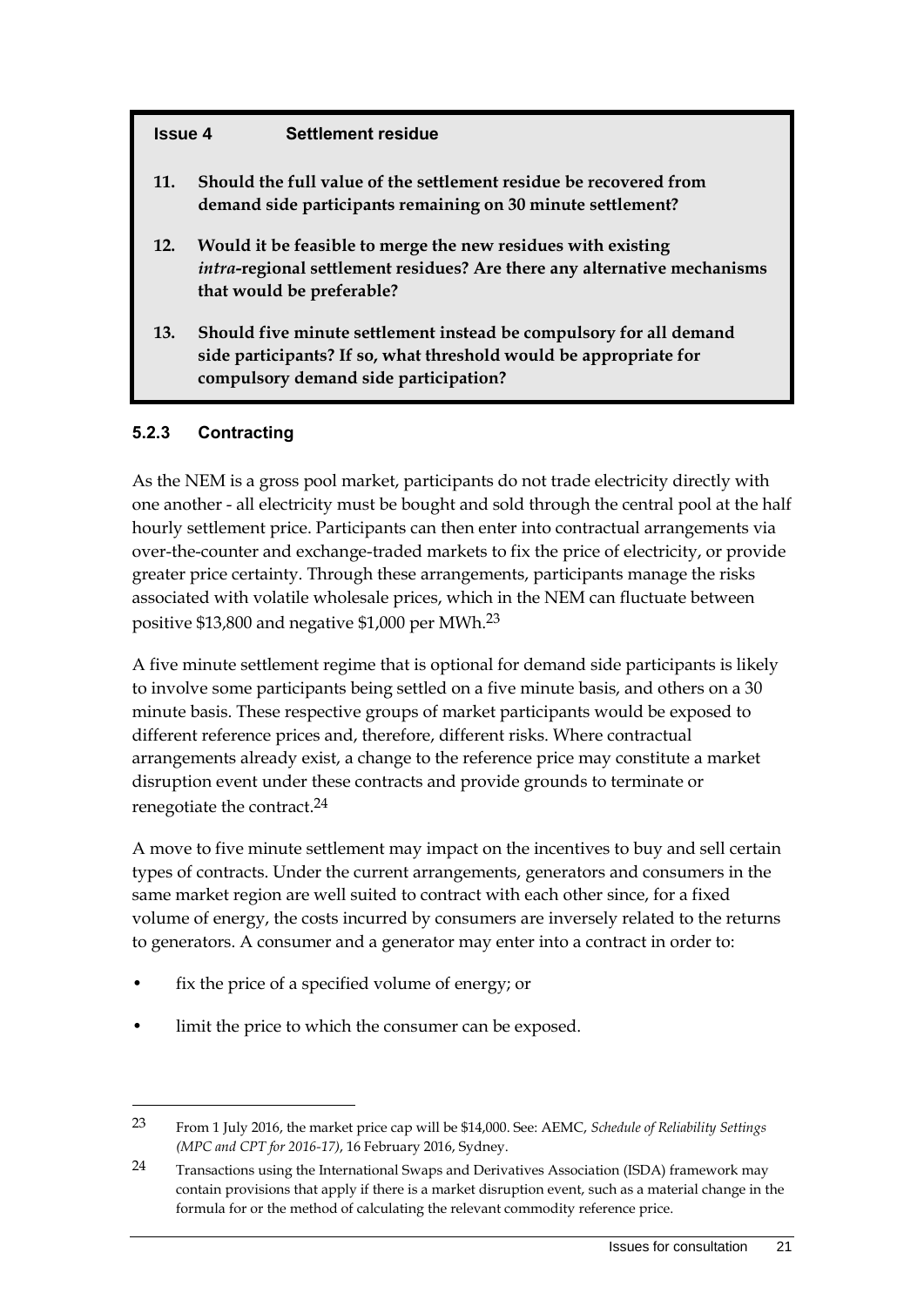If the generator and consumer instead face different reference prices under an optional five minute settlement regime, these contractual arrangements may be less effective.

# **Issue 5 Contracting 14. How would the proposed move to five minute settlement affect existing contractual arrangements? 15. Would the proposed optionality for demand side participants affect the**

- **ability of participants to contract with each other? Would a generator settled on a five minute basis be able to contract with a consumer settled on a 30 minute basis?**
- **16. What impact would a move to five minute settlement have on contract market liquidity?**

### **5.2.4 Other solutions**

The existing arrangements for dispatch and settlement have been in place since the start of the NEM in December 1998. As discussed in section [2.2](#page-7-0) above, the mismatch between the dispatch and settlement intervals has been considered on several occasions before and after the start of the market. The issue was also considered by the Australian Competition and Consumer Commission (ACCC) in its determination on the Application for Authorisation for the National Electricity Code in 1997.25

The following summary of other possible solutions is provided for completeness. The Commission notes that there have been many changes in the energy industry since the earlier investigations and that if a problem is found to be present during this rule change process, it is not limited to other possible solutions that have been previously identified.

In both the NEMMCO and ACCC processes, various options to address the mismatch were considered. Most of the proposed options fit into the following two categories:

- aligning the dispatch and settlement intervals; and
- changing the price calculation.

The most logical options for an aligned dispatch and settlement interval are five, fifteen or 30 minutes.26 Alignment at 30 minutes would involve an increase in the dispatch interval while the settlement interval would remain the same. Alignment at fifteen minutes would involve changing both intervals. The Commission understands that the significant majority of interval meters installed in the market are capable of fifteen

<sup>25</sup> ACCC, op. cit.

<sup>&</sup>lt;sup>26</sup> Two further variations on this option are five minute dispatch combined with fifteen minute settlement (i.e. 5/15) or fifteen minute dispatch and 30 minute settlement (i.e. 15/30).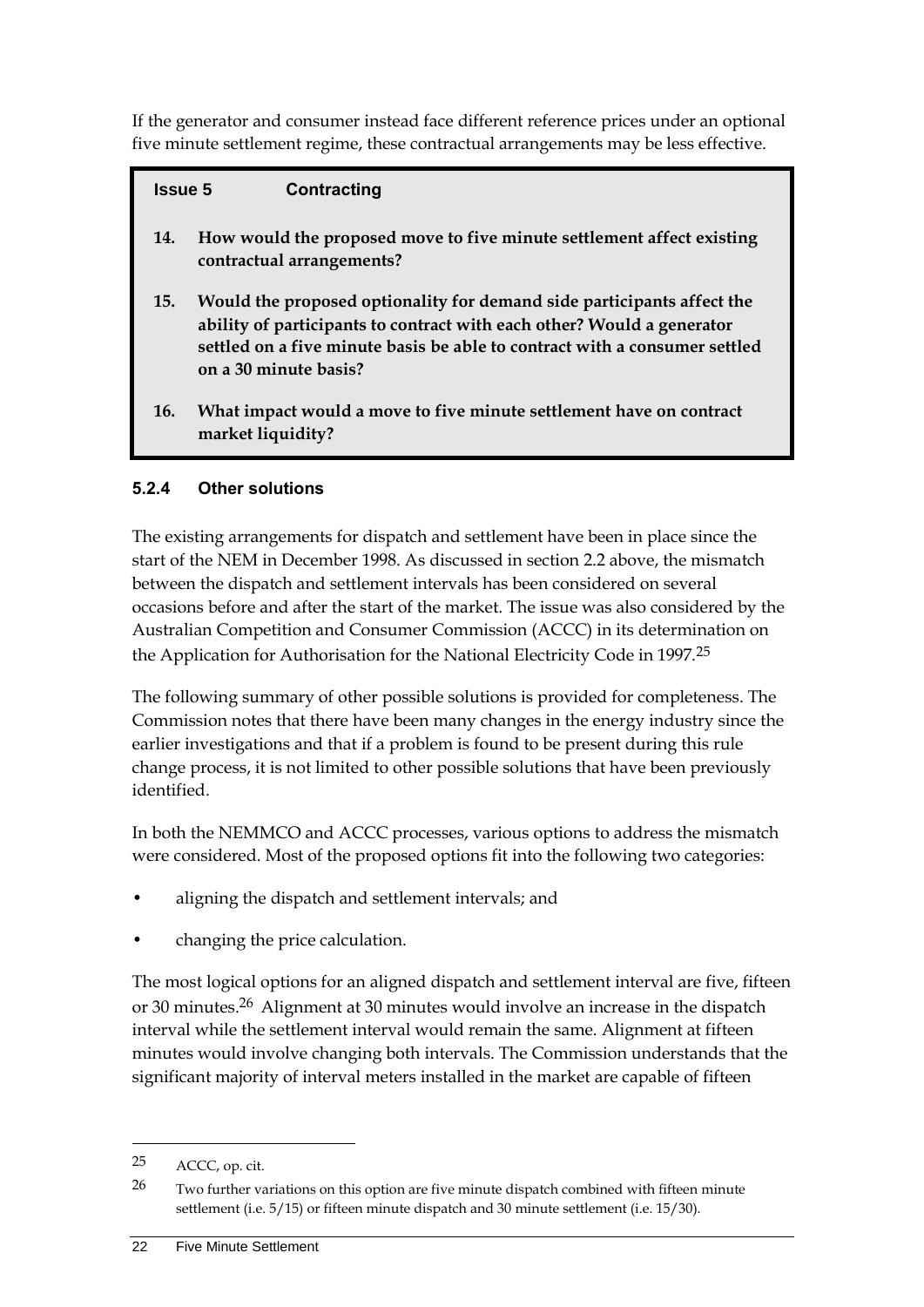minute metering. Hence, such as change may be less disruptive than a move to five minute metering.

Potential changes to the price calculation considered by NEMMCO involved the calculation of a demand weighted price, where the weighting is based on aggregate demand for each market region. Variations of this option include both supply and demand side participants paying the regional demand weighted price, or regional demand weighted pricing in conjunction with five minute settlement, where those not settled on a five minute basis would pay the regional demand weighted price.<sup>27</sup>

Further alternatives to the price calculation include settling the market on the basis of either the maximum or minimum dispatch price in each half hour. In the ACCC's determination, it observed that some participants supported these options, and that the average, which was ultimately adopted, had been suggested as a compromise.<sup>28</sup> The settlement price could also be calculated as the median or the mode of the six dispatch prices.

A final option which does not fit into the above categories is compulsory demand side bidding. This option would leave the dispatch and settlement intervals unchanged. The rationale for this option was that demand side bidding may counter the volatility produced by the five minute dispatch cycle.29

More information on all of these options can be found in the original source documents.

The Commission has not considered these options in detail. It does, however, note the following in relation to the potential alternative options:

- Increasing the dispatch interval, such as to fifteen or 30 minutes, would increase the potential for supply and demand to deviate from their expected level within each dispatch interval. This would result in higher costs to keep the system in balance.
- In isolation, changing the price calculation would not enable participants to benefit from responding to five minute price spikes as they would still be settled at the same price for all electricity generated or consumed during a half hour. Hence, these options would be unlikely to address the issues raised by Sun Metals in the rule change request.

<sup>27</sup> NEMMCO, *Options for resolving the 5 minute dispatch and 30 minute settlement anomaly in the NEM*, September 2001.

<sup>28</sup> ACCC, op. cit. pp58-60.

<sup>29</sup> NEMMCO, *Anomalies in the NEM Due to Five-Minute Dispatch and Thirty-Minute Settlement*, Issues and Options paper, 3 September 1999, p9.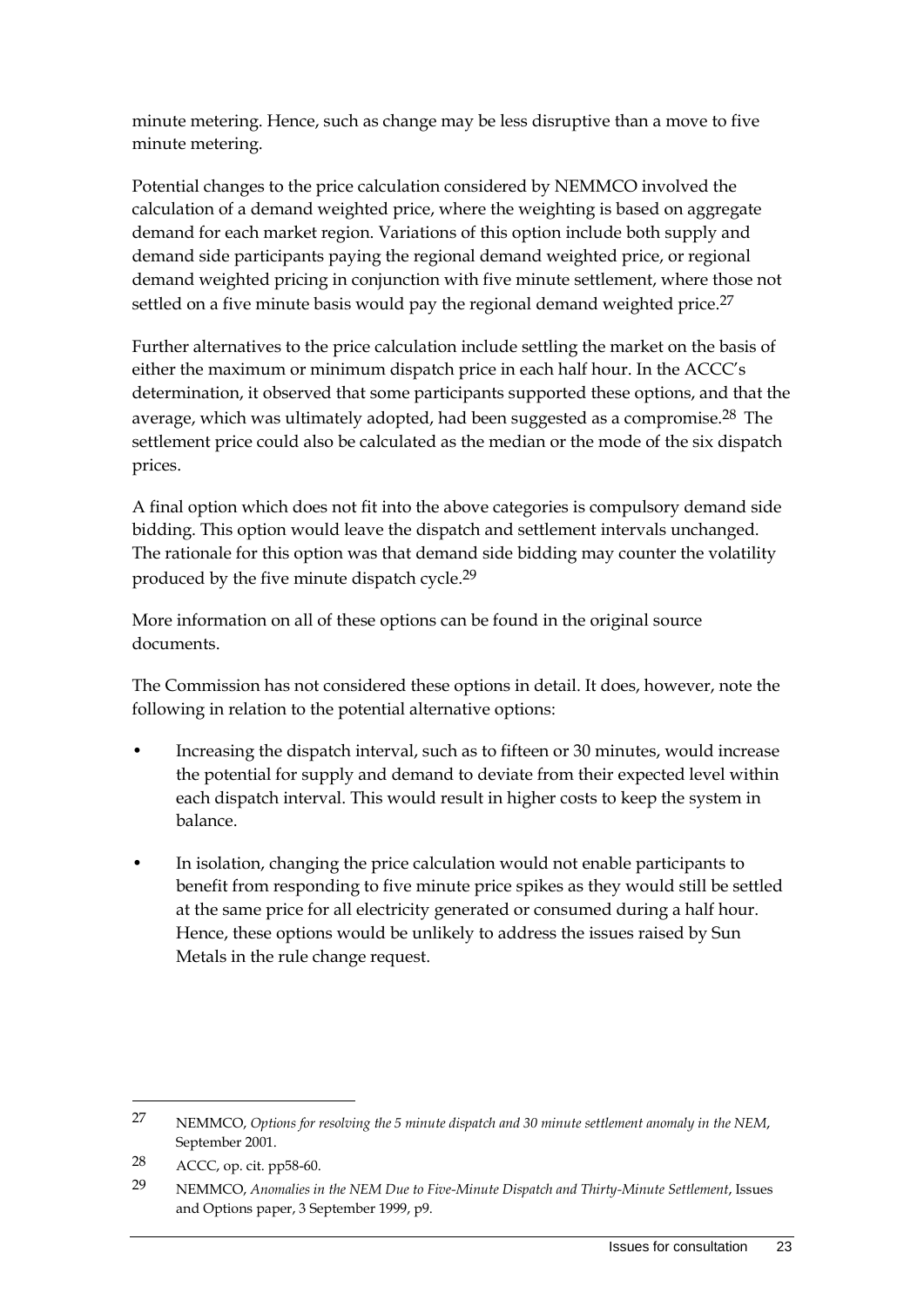#### **Issue 6 Other solutions**

**17. Having regard to the issues raised in the rule change request and in the event that there is a problem found to be present, do you consider there to be any alternative solutions that are preferable to the proposed solution?**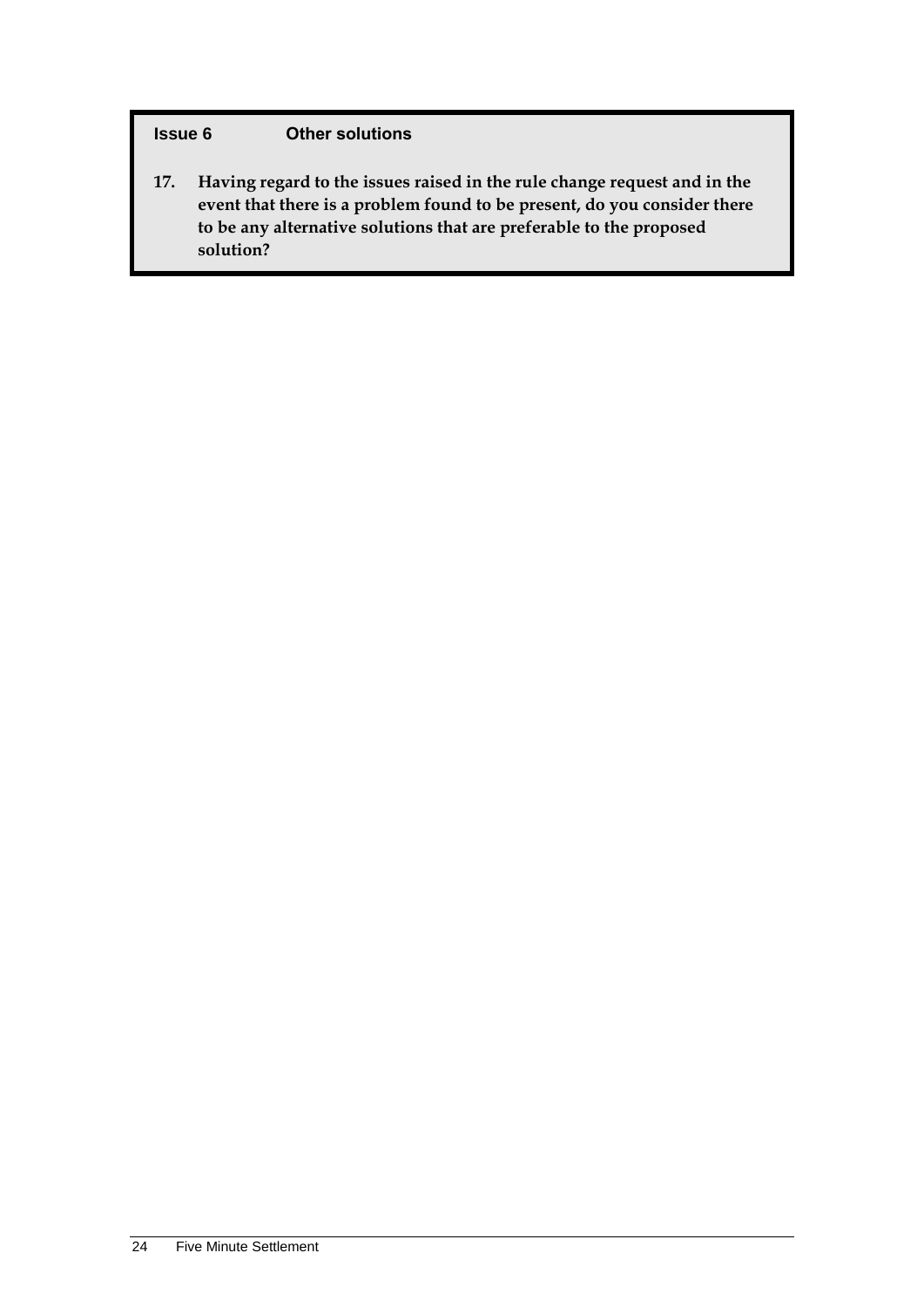### <span id="page-28-0"></span>**6 Lodging a submission**

The Commission invites written submission on this rule change proposal by 16 June 2016. Submissions are to be lodged online via the Commission's website, www.aemc.gov.au, or by mail to:

Australian Energy Market Commission PO Box A2449 Sydney South NSW 1235

Alternatively, submissions may be sent by fax to (02) 8296 7899.

Where practicable, submissions should be prepared in accordance with the Commission's guidelines for making written submissions on rule change requests.30 The Commission publishes all submissions on its website subject to a claim of confidentiality.

Those who make a confidentiality claim should clearly identify the part or parts of the submission to which the claim relates, and give reasons why the Commission should accept the claim. Where the Commission decides that the claim is justified, it may publish the submission with the confidential information omitted.<sup>31</sup>

All enquiries on this project should be addressed to Ben Noone on (02) 8296 7852.

1

<sup>30</sup> This guideline is available on the Commission's website.

<sup>31</sup> See section 108 of the NEL.